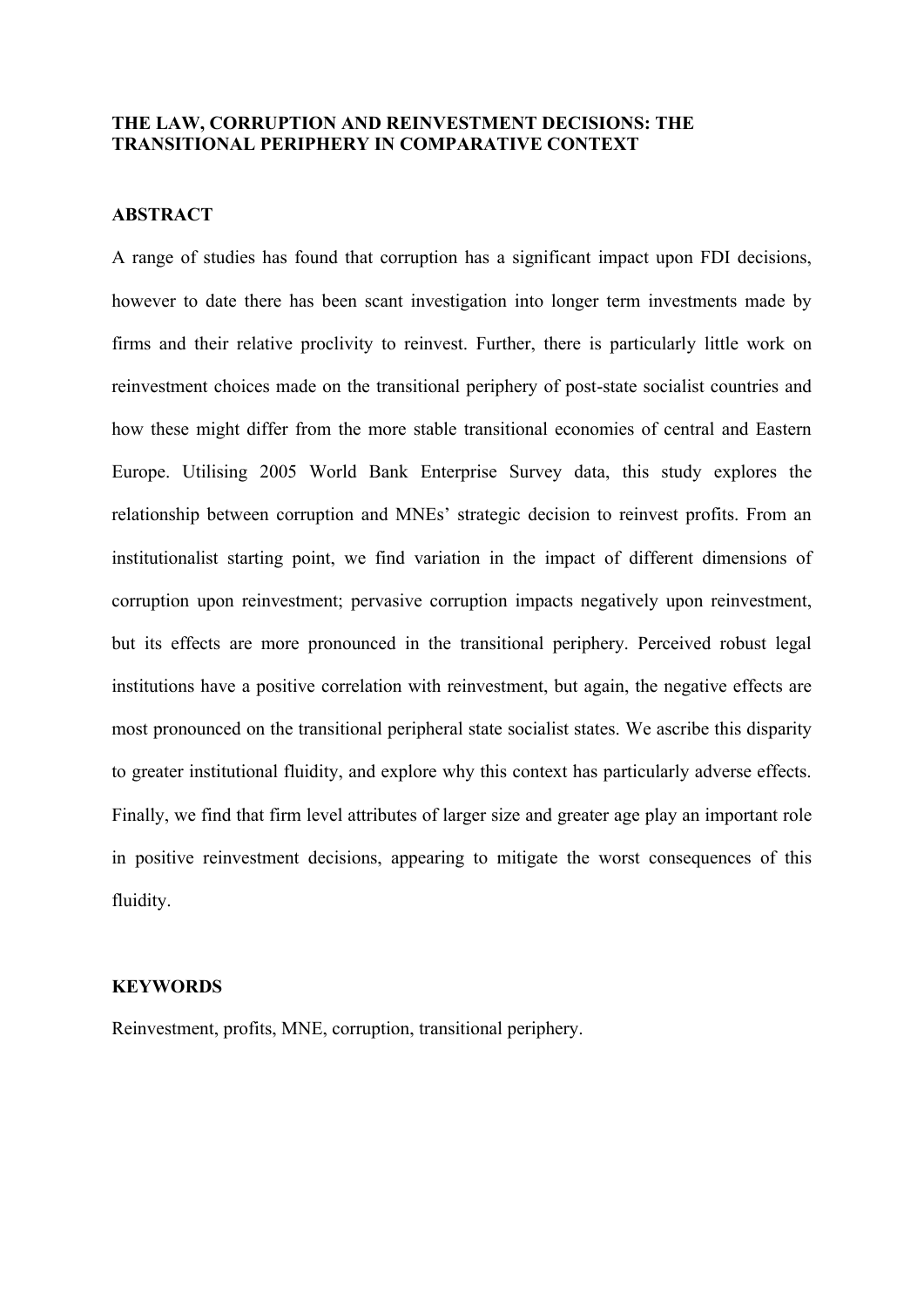# **THE LAW, CORRUPTION AND REINVESTMENT DECISIONS: THE TRANSITIONAL PERIPHERY IN COMPARATIVE CONTEXT**

## **INTRODUCTION**

This study explores the relationship between the institutional environment and firm growth, and more particularly, the impact of corruption upon reinvestment decisions by multinational enterprises (MNEs) on the transitional periphery. More specifically, we explore whether reinvestment is lower on the transitional periphery than in other post-state socialist countries and the reasons for this. The former is defined, for the purposes of this article, as those poststate socialist countries characterized by particularly weak or fluid institutions, and where either EU accession is not on the agenda, or it is a remote, or difficult, prospect. This encompasses the peripheral states of the Balkans, and the Post-Soviet republics of the Caucasus, and Central Asia. On the one hand, being a former Soviet republic is clearly not a barrier to Europeanisation, as borne out by the Baltic States. On the other hand, there is little doubt that the historical experience of former Yugoslavia is very different from that of the former Soviet Union. Although such transitional peripheral countries are clearly very different from those more developed post-state socialist countries that have already entered the EU, it could be argued that the peripheral Balkan States (Bosnia-Herzegovina, Albania and Kosova) all share similarities with the republics of Central Asia on the Caucasus in terms of both past legacies and concomitant possible future trajectories. Hence, we further compare these two categories with each other in looking at reinvestment trends.

To date, very little work has been carried out exploring longer term reinvestment decisions and the impact corruption might have upon these in the transitional perpihery. It can be argued that, on account of ambitious experiments in institutional building and redesign following the collapse of the Soviet Union and state socialism more generally, these settings are more fluid institutional environments than many African nations which, although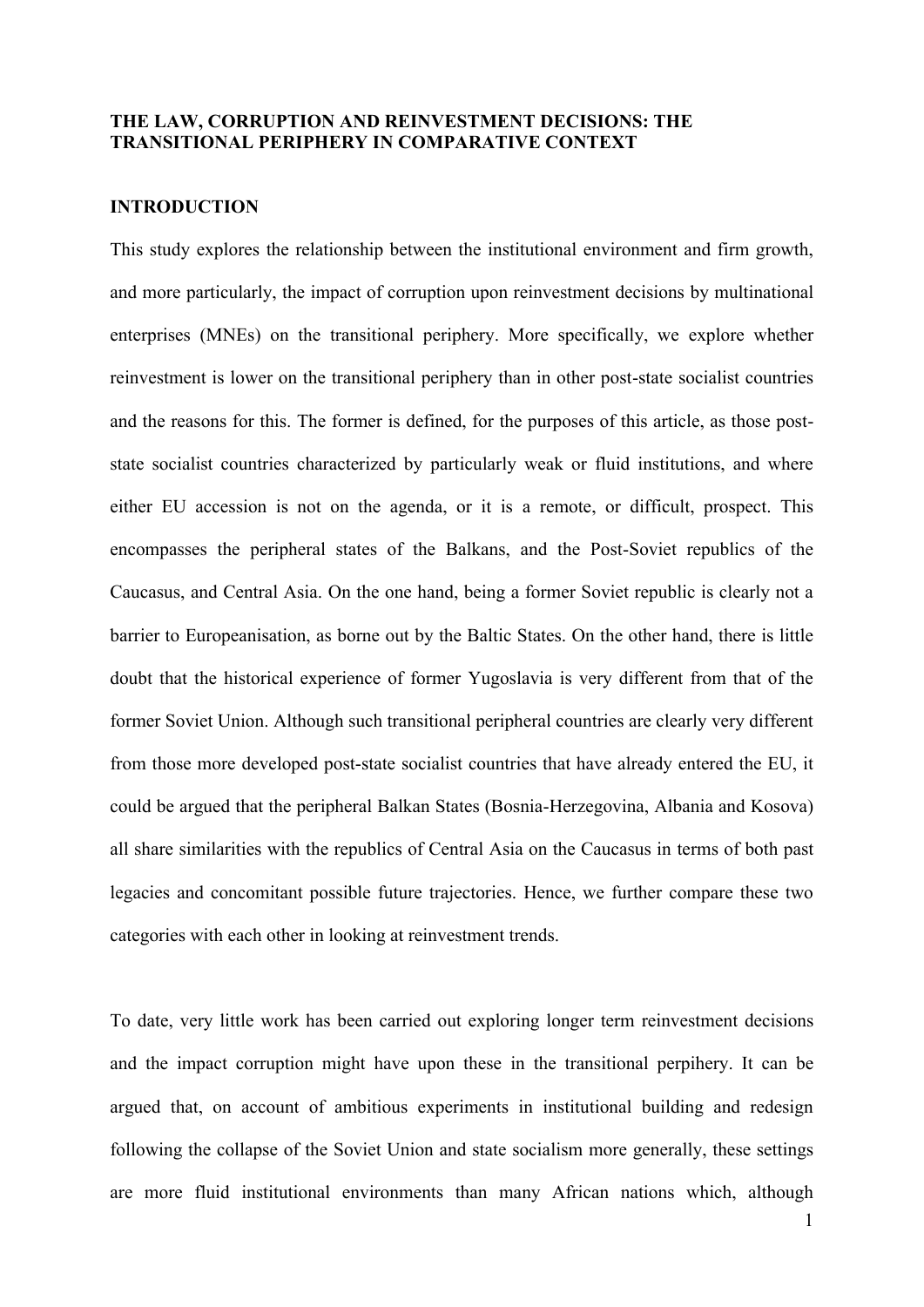characterised by weak institutions, also show long historical continuities (Collins, Uhlenbruck, & Rodriguez, 2009; Herbst, 2000). This study explores whether the transitional peripheral countries have distinct characteristics in terms of reinvestment choices, and whether the negative consequences of corruption and weak rule of the law are more pronounced in contexts where institutional arrangements are more fluid. Existing research to date on the relationship between investment and environmental uncertainty, especially with respect to the key dimension of corruption, is varied but often disparate (Demirbag, McGuinness & Altay, 2010). However, in this discussion of the relationship between reinvestment and different types of corruption is remarkably absent. What effect might corruption have upon the reinvestment decision? This is a significant research gap which warrants addressing and consequently, this paper seeks both to make a contribution to a nascent literature and, to point a way forward for future investigation.

### **LITERATURE REVIEW AND HYPOTHESES DEVELOPMENT**

#### **Institutions and the Transitional Periphery**

The literature on institutions is extensive, but there is broad agreement that institutions are central in determining how secure is an organisation's prosperity (North, 1981:17). Weak institutions can lead to a decrease in corporate transparency and asymmetry of information which can impede capital allocation and investment efficiency (Durney, Errunza, & Molchanov, 2010). The late 1990s and early 2000s literature on institutions and firm outcomes has tended to focus on mature economies and/or assume institutional arrangements have been established over a considerable period of time (Dore, 2000; Hall & Soskice, 2001; La Porta, Lopez, Shleifer, & Vishny, 1999, 2002). Rational-hierarchical approaches to institutions see their most important consequences in terms of protecting private property

2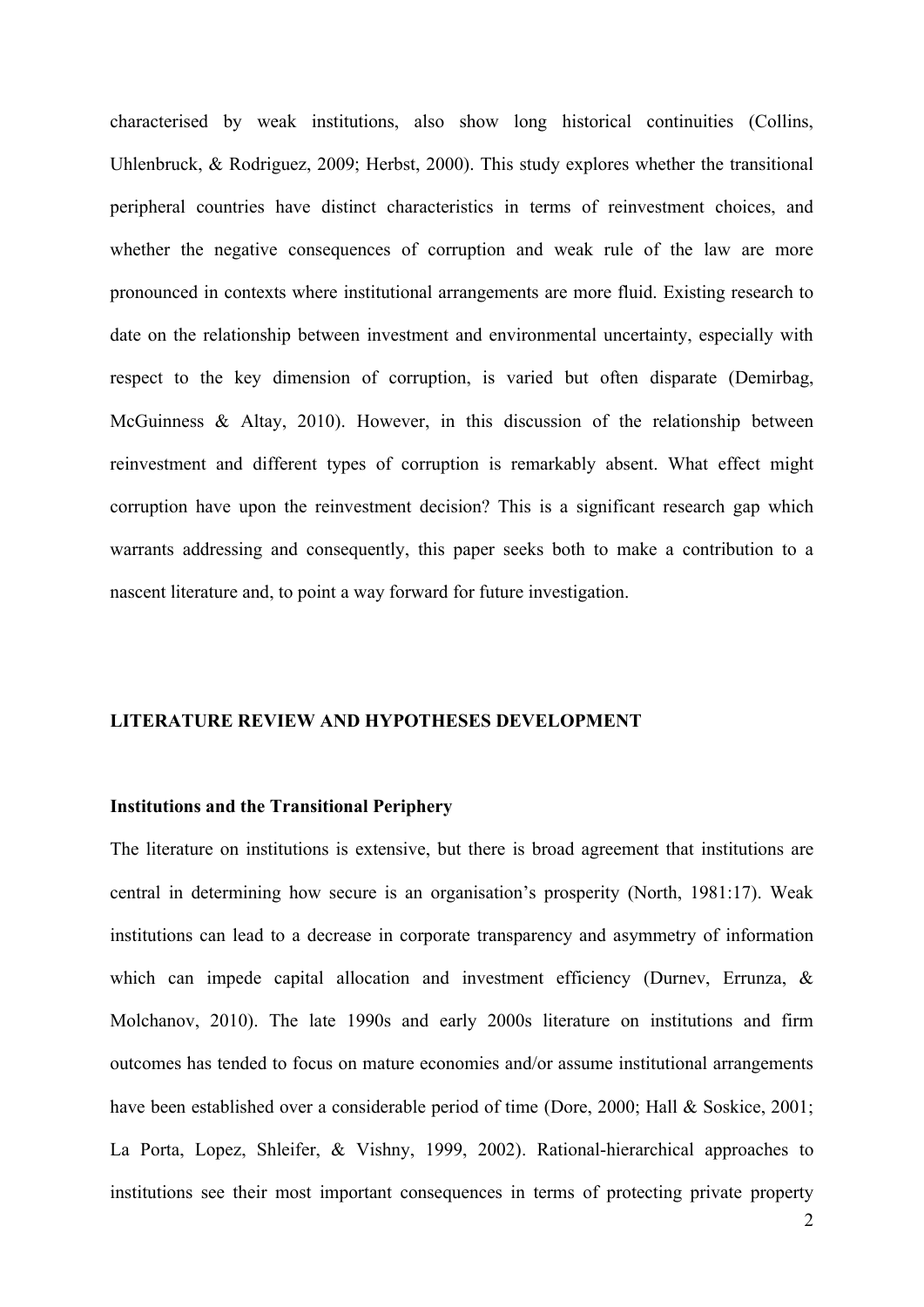rights by providing incentives, or disincentives. (La Porta, Lopez, & Shleifer, 2008; G. T. Wood, 2011; La Porta, Lopez, & Shleifer, 2008; Wood, 2011). Within the rational hierarchical camp, the work of La Porta and colleagues has been most influential; they see property rights as flowing from a single institutional feature, the law, and the origin of legal arrangements. This approach is not without its problems, in that it discounts the beneficial impact of social ties and social compromises (Hall & Soskice, 2001). At the same time, it has been highly influential, informing the World Bank *Doing Business Guides*, which, in turn, is likely to have impacted investor decisions (D. Wood, 2011). Hence, a key focus of the study is the consequences of legal institutions.

However, as Wood and Lane (2012) note, institutional arrangements are not only subject to change, but also vary in their relative fluidity in time and place,. Whilst all institutional arrangements only exist through being constantly reconstituted – and adjusted - through the choices of social actors, this process varies in its intensity according to context (Giddens 1984). Institutional fluidity is defined as a particularly intensive variation of institutional arrangement. In other words, whilst specific rules, conventions and embedded patterns of behaviour may exist, in times of institutional fluidity they are more likely to be contested and radically redefined. It is also easier for players to fully, or partially, disengage from the system where institutions are weak or fluid (Lane & Wood, 2012). As historical institutionalists note, any social compromises are specific to a particular time period, with compromises inevitably arising in response to severe societal crisis or trauma. Although they may become embedded, simply through a lack of known alternatives or because alternative arrangements do not seem feasible, they will ultimately be open to contestation and redefinition (see Thelen 2010). As a result, whilst societies may experience long-term historical continuities, such continuities are neither indefinite nor immutable.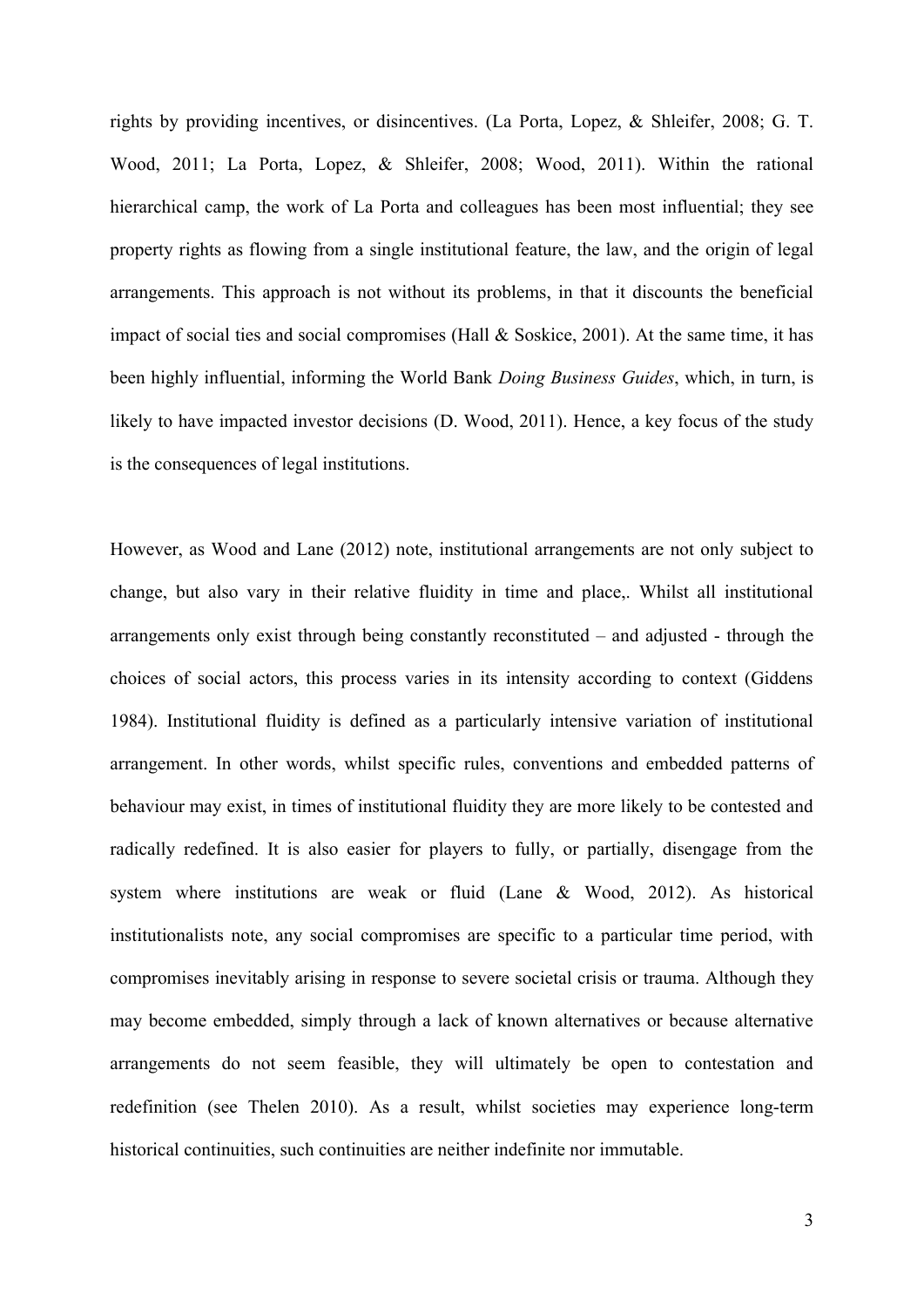This begs the question, how do the countries under review differ from other emerging markets, such as those, for example, in Africa and Asia? Many other emerging markets had institutional arrangements established during the colonial era resulting in long-term legacies (see Acemoglu, Johnson, & Robinson, 2012; Herbst, 2000). What sets the transitional periphery apart is not simply institutional weakness, but also, it can be argued, greater fluidity. Unlike the case of colonial Africa, the departing Soviet rulers (in the case of the Post-Soviet republics) devoted little attention to the institutional legacies left on their departure, resulting in widely divergent institution building experiments. Indeed, it has been argued that the abiding institutional legacies in such countries – the nature of corporate law - predates the Soviet era, and to some extent these have displaced Soviet legal institutions (La Porta, et al., 2008). In the Balkans, there was also variety in the nature of the transitions from, the external protectorate model initially deployed in Bosnia-Herzgovina and Kosovo to, the disorganised and chaotic transition of Albania. What difference does institutional fluidity make? While, for example, it could be argued that Francophone West Africa is characterised by weak property rights (Herbst, 2000; La Porta, et al., 1999), at least investors can have a degree of confidence in basic legal continuities, even at times of constitutional irregularity or military rule. In contrast, across the transitional periphery, rule books have been rewritten, and, within many contexts, are likely to be rewritten again, at least in the medium term (Collins, 2009). In the case of the Central Asian republics, this involved not just economic and political liberalization, but also nation building, rather than the regaining of national independence. Collins (2009) argues that clan politics is a key characteristic of Central Asian states which emerged in the late Soviet era. This made liberalisation not only difficult, but extremely so. Gullette (2010) argues that the extreme nature of the economic transformation resulted in people falling back on personal networks and relations in order to manage the impacts of fluid institutional environments. Consequently, extended family based ties have interpenetrated the polity, making for ongoing struggles over state resources. Auty (2006) suggests that in both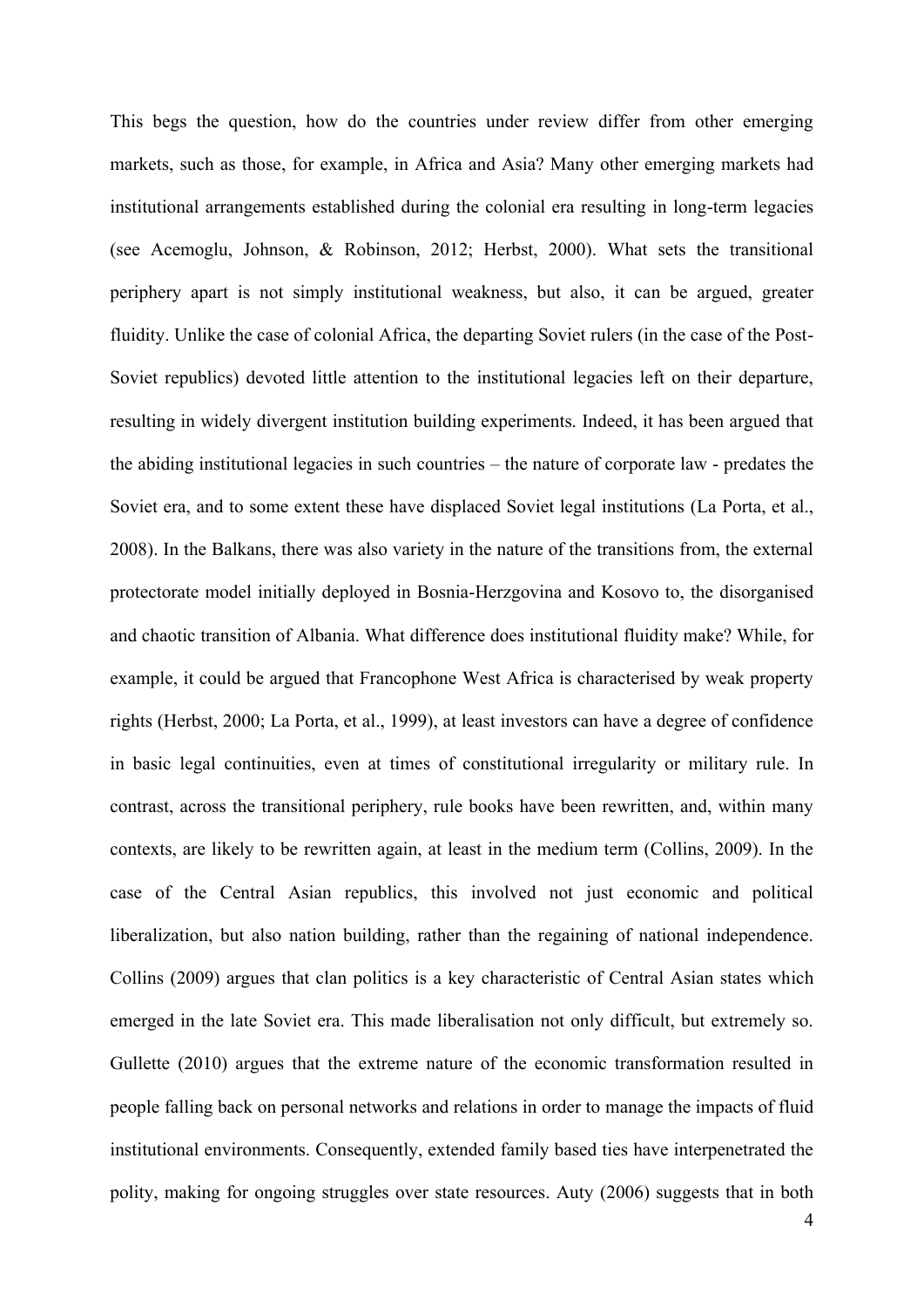the Caucasus and Central Asia, economic challenges and political institution construction have gone hand-in-hand with elite continuity, with institutions being remolded to suit elite interests. In a similar vein Thornberry et al (2014) discuss how important a role the informal networks of bazaaries (local merchants) and ulama (religious scholars) played in influencing the Iranian political institutional environment. Finally, it could be argued that the transitional peripheral Balkan economies of Albania and Bosnia-Herzegovina have, again, faced the dual problems of chronic elite failure and resilience, with nation building become disarticulated from the confrontation of structural political problems (see Chandler, 2006).

In the context of institutional fluidity, firms may be more likely to feel compelled to seek ad hoc arrangements with political elites. As a consequence, they may be daunted by the greater risks of high corruption or, see it as a normal part of doing business in countries where there are rich natural resource endowments or strategic market possibilities.

### **Reinvestment Choices**

Reinvestment is key to the firm's success, indeed to its very survival. Reinvestment has been described variously as the decision to expand existing business (McCarthy et al., 1993) and the percentage of profit invested into company (Cull & Xu, 2005). Variables which have been identified as relevant to enhancing organisational longevity include factors for which reinvestment can be key, such as the scale of operation (Bercovitz & Mitchell, 2007; Li, 1995), growth strategies (Mata & Portugal, 2002) and resource utilisation (Bercovitz  $\&$ Mitchell, 2007; Bradley, Aldrich, Shepherd, & Wiklund, 2011). Size is well established in the literature as a critical factor in firm survival (Aldrich & Auster, 1986; Bercovitz & Mitchell,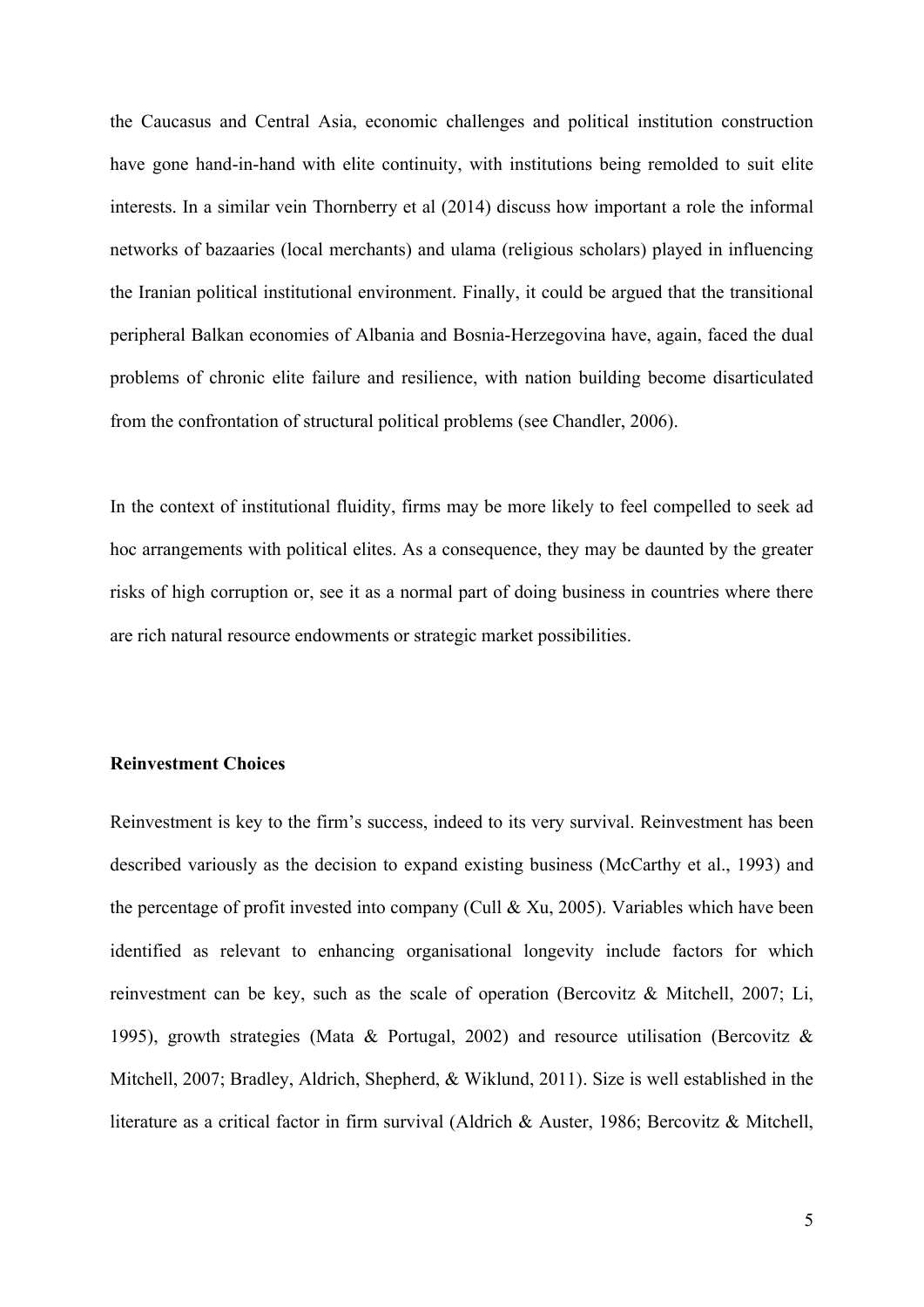2007; Geroski, Mata, & Portugal, 2010; Demirbag, Tatoglu and Apaydin, 2012; Mitchell, 1994; Sarkar, Echambadi, Agarwal, & Sen, 2006).

Writing from an international business standpoint, Wren & Jones (2009) found that foreignowned plants had higher exit rates but that reinvestment increased the life-time of start-up plants while Mudambi (1998) found that MNEs with longer tenure were more likely to reinvest. It is worth noting that, whilst neither authors adopted an institutional perspective, both studies were conducted in England, a developed economy with strong institutions,. Institutional factors have been acknowledged as significant for reinvestment decisions (Cull & Xu, 2005; Johnson, McMillan, & Woodruff, 2002) as well as repatriation of earnings (Lundan, 2006). Although Cull & Xu (2005) found that contract enforcement did impact upon reinvestment, they did not explore this within additional dimensions of corruption. However, there are some indications that the importance of secure property rights may vary according to firm size. One cross-country analysis of small business reinvestment in emerging economies showed that access to external finance proved more significant in small firms' reinvestment decisions than the security of property rights (Chakravarty & Xiang, 2011; Piwakowski and Trojanski 2014). In terms of survival and exit (divestment) strategies, the picture is equally varied (Chung & Beamish, 2005; Doh, Rodriguez, Uhlenbruck, Collins, & Eden, 2003; Hallward-Driemeier, 2009; Lu & Xu, 2006; Mata & Portugal, 2002). So, for example, Hallward-Driemier (2009) argued that in countries with higher bribes and higher corruption, exit rates are higher; on the other hand where legal rights are weak, financial services less developed and competition is muted, exit rates are lower.

# **Corruption and Investment**

Some commentators have argued that corruption may be beneficial in environments which have been distorted through ill-functioning institutions. In effect, corruption confers benefits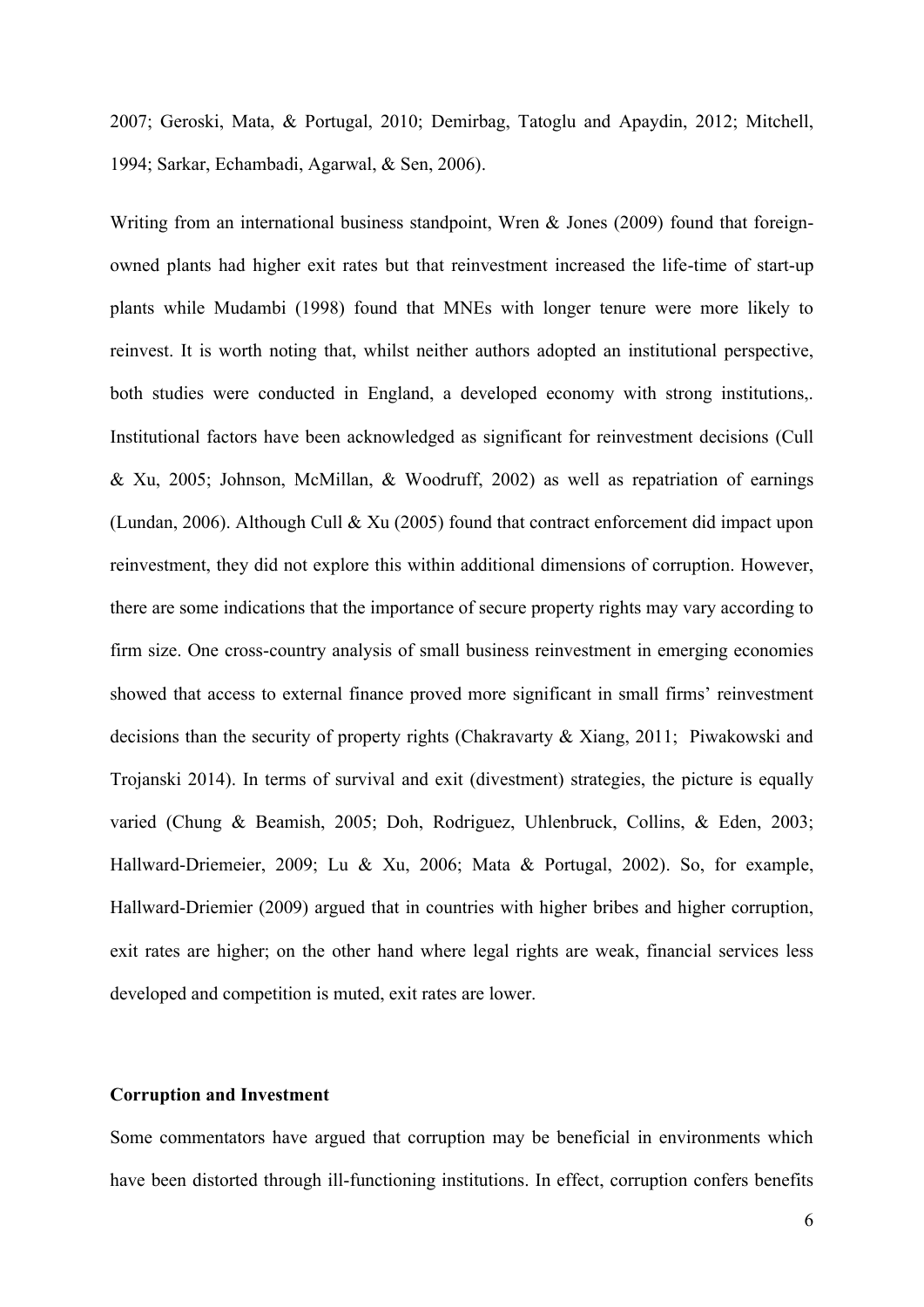to business through 'greasing the wheels' and lowering transaction costs (Huntington, 1968; Leff, 1964; Meon & Sekkat, 2005). Others argue that corruption is itself distortionary. It increases perceived levels of environmental uncertainty (Shleifer & Vishny, 1993; Wei, 1997); it 'sands the wheels'. In highly fluid institutional settings, this is arguably more likely, making the unpredictable even more so. However, this arises not simply from the presence of corruption per se, but to how corruption manifests (Cuervo-Cazurra, 2008). The contribution of corruption to perceived levels of environmental uncertainty is underpinned by a number of factors, of which pervasiveness – corruption that is certain and widespread, and arbitrariness – corruption that is uncertain, are key dimensions (Cuervo-Cazurra, 2008; Lee & Oh, 2007; Rodriguez, Uhlenbruck, & Eden, 2005; Uhlenbruck, Rodriguez, Doh, & Eden, 2006; Wei, 1997). The pervasiveness of corruption is seen as more of a deterrent to the initial investment decision because it increases the *known* costs of investing. In contrast, when corruption is *unknown* or unpredictable, in other words, arbitrary, it does not act as such a deterrent to investment because it is perceived as part of the uncertainty of operating a new market (Cuervo-Cazurra, 2008).

Our study follows previous studies, in distinguishing between the two dimensions underpinning government corruption, namely, arbitrariness and pervasiveness (Lee  $\&$  Oh, 2007; Meschi, 2009; Rodriguez, et al., 2005). We disaggregate the impact of government corruption on the reinvestment decision by focusing upon the influence of both pervasive and arbitrary corruption in the institutional context of the transitional periphery.

#### \*\*\*\*\*\*\*\*\*\*\*\*\*\*\* INSERT FIGURE 1 HERE\*\*\*\*\*\*\*\*\*\*\*\*\*\*\*\*\*\*\*

### **Corruption and Reinvestment**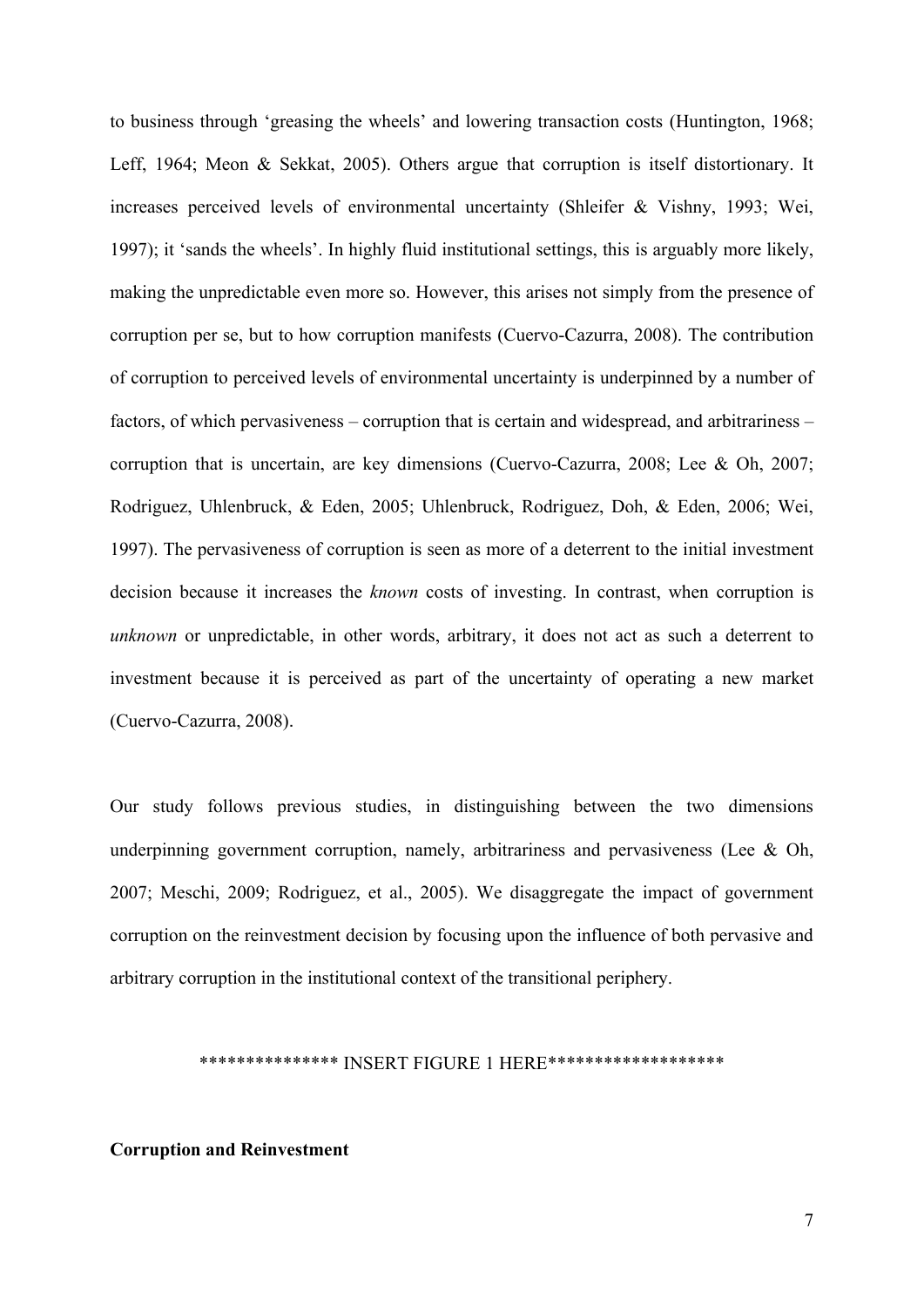In making strategic decisions about reinvestment, incumbent MNEs have additional knowledge of the institutional environment gained through their operating experience post entry. This is particularly important with respect to pervasiveness as it means that the level of uncertainty regarding this dimension has decreased and, therefore, managers are less likely to misjudge or ignore the costs (Doh, et al., 2003). Consequently, their knowledge in coping with pervasive levels of corruption is likely to be well developed. In effect, their market experience has mitigated their liability of foreignness (Zaheer, 1995) with respect to corruption. Either they know with which third parties they need to negotiate, and in what manner or, they are apprised of the potential consequences of non-engagement with these third parties. The former may derive from an isomorphic process over time, encompassing coercive and mimetic elements (DiMaggio & Powell, 1983), whilst the latter may relate to a specific ethical stance (Bondy and Starkey 2014), supra-national conventions or country of origin legal constraints (e.g. the American Foreign Corrupt Practices Act 1977, OECD Convention on Bribery of Foreign Public Officials in International Business, 1997 and 2009, UK Bribery Act 2010). However, the institutional embeddedness of the firm may offer less benefit to the organisation where corruption is characterised by arbitrariness. By arbitrariness we mean the degree of uncertainty and capriciousness associated with public sector corruption (Uhlenbruck, et al., 2006:403). For example, there is evidence to suggest that firms which interact more extensively with public sector institutions and are subject to a higher bureaucracy burden and more inspections, are likely to bribe more (Nur-Tegin & Sahin, 2013). However, where bureaucrats co-ordinate and organise their activities, bribery levels are lower (Blackburn & Forgues-Puccio, 2009). This finding supports the 'grabbing hand' perspective which emphasises the negative impact arising from the unpredictability associated with independent bureaucrats soliciting bribes in pursuit of their own agendas (Frye & Shleifer, 1997; Shleifer & Vishny, 1998). Nonetheless, there is significant difference in the impact of corruption upon firms investing in transitional economies (Cuervo-Cazurra, 2008).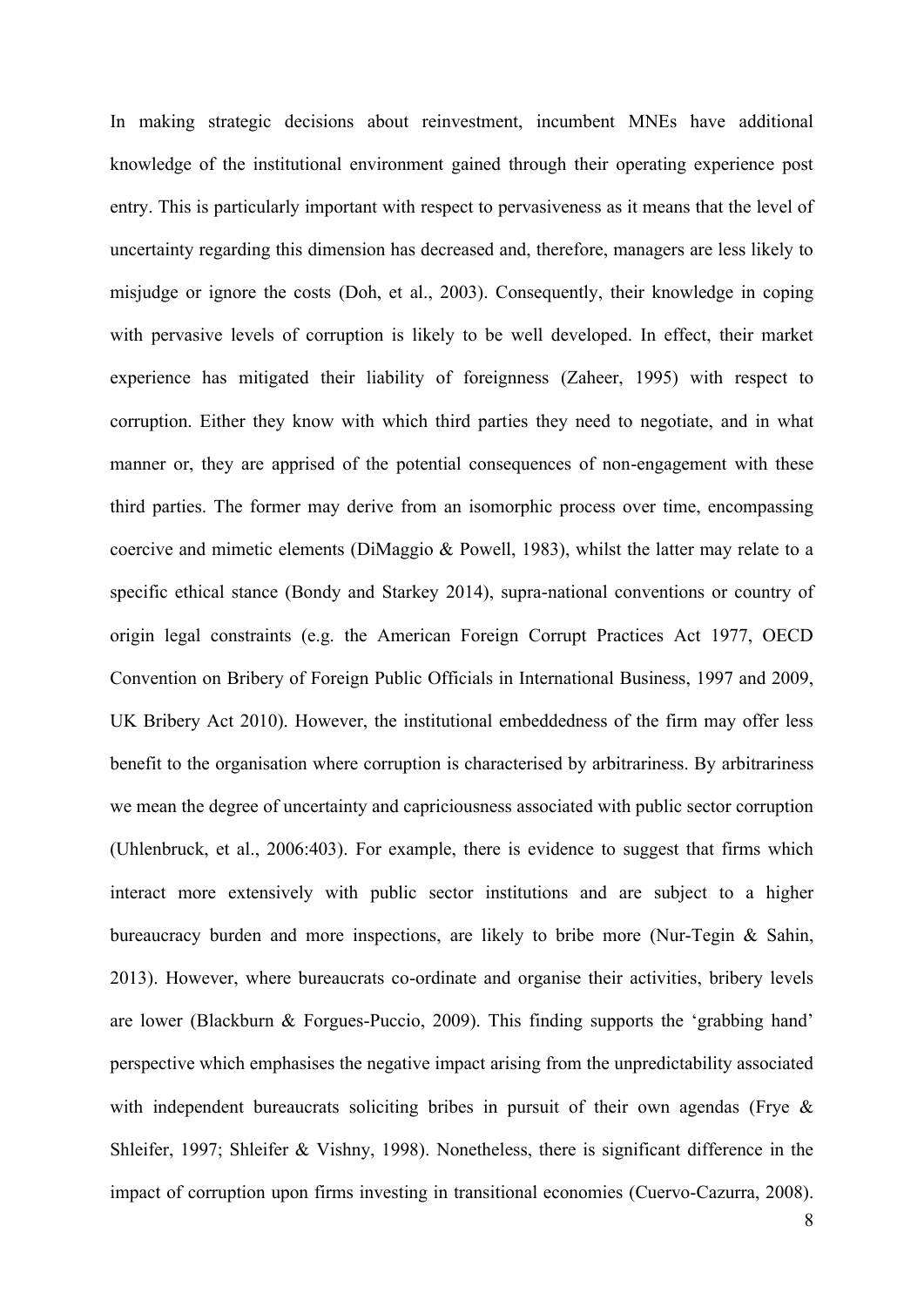In making the initial FDI decision in this context, there is evidence to suggest that firms prefer to deal with the uncertainty around arbitrary corruption rather than the more predictable pervasive corruption. Managers view arbitrary corruption as one part of the endemic uncertainty that underpins the institutional structures supporting business transactions in transitional economies (Cuervo-Cazurra, 2008:13). Although, pervasive corruption also has a negative influence, it represents a known, additional and, ongoing, cost. In transitional economies, the additional unpredictable transaction costs which corruption represents "may be compensated by the benefits that it provides in terms of bypassing regulations and institutions that were designed for a previous system but have not yet been dismantled" (Cuervo-Cazurra, 2008:15). We follow the author's argument about the contingent nature of the impact of corruption, and extend this underlying institutional rationale in the reinvestment decision. We argue that in countries where institutional arrangements are particularly fluid, the negative consequences of corruption will be more pronounced. Hence, such countries will constitute less attractive reinvestment destinations than the "core" transitional economies of Eastern and Central Europe which have attained EU membership.

*Hypothesis 1: Greater perceived arbitrary corruption is negatively related to reinvestment by the MNE subsidiaries.* 

Bribery is one significant aspect of corruption (Lee, Oh and Eden, 2010) and, where commonplace and endemic, it is a key indicator of pervasive corruption. The soliciting, and payment, of bribes illustrates the weakness of institutions which, in turn, can lead also to the inadequate enforcement of legal contracts. Pervasiveness of corruption has been defined as the likelihood of the average firm encountering corruption in its normal interactions with state officials (Rodriguez, Uhlenbruck, & Eden, 2005; Uhlenbruck et al, 2006). These corrupt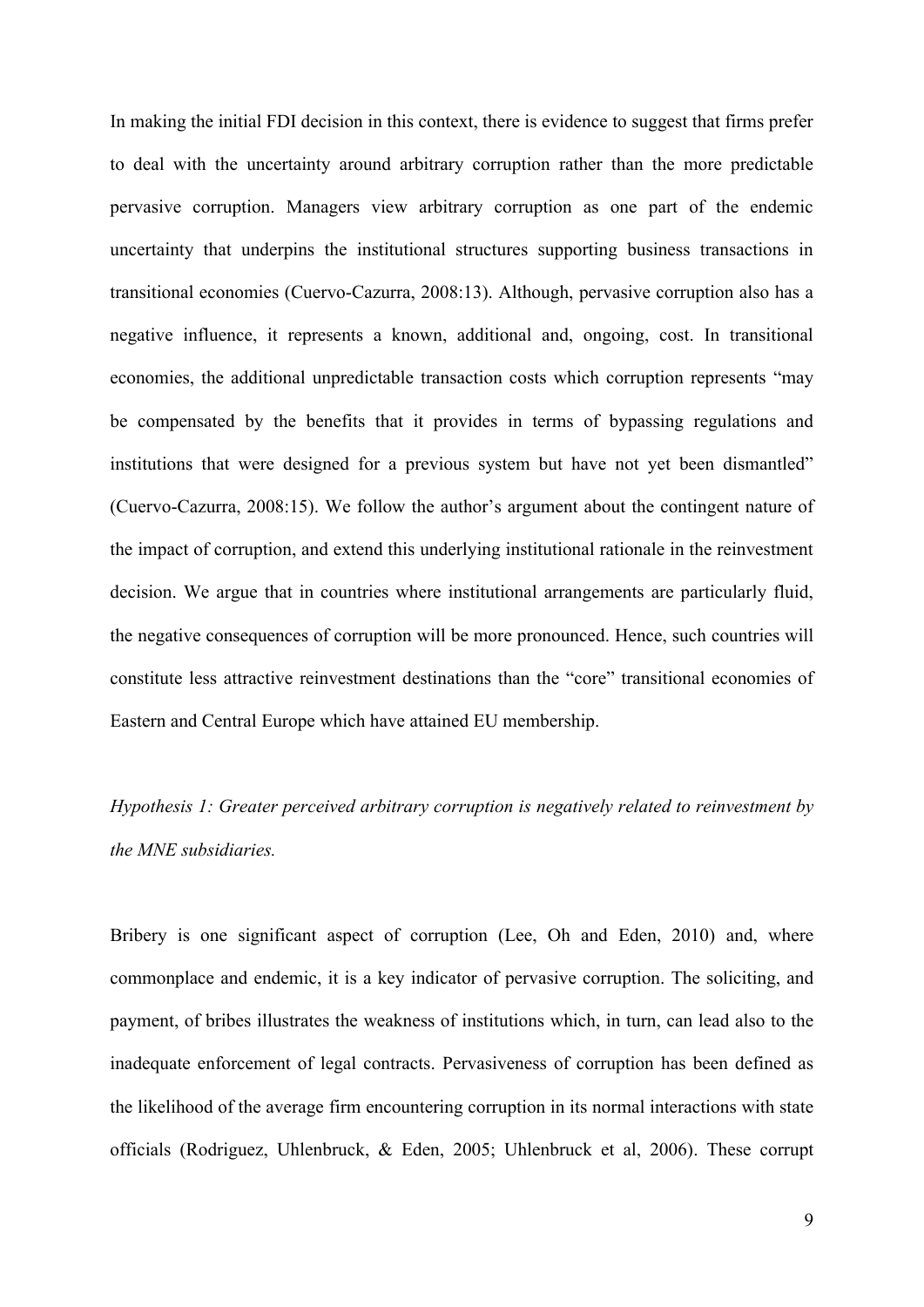interactions are generally manifest by implicit and/or explicit demands for payments or bribes.

Laws against bribery abroad, such as the OECD Anti-Bribery Convention (2009) or the more recent 2010 Bribery Act in the UK, aim to reduce the supply of bribes by foreign investors by increasing the costs of bribing abroad (Cuervo-Cazurra, 2008). In other words, anti-bribery laws act as a disincentive to engaging in corruption in host countries (Cuervo-Cazurra, 2006). In his study, whilst Hines (1995) did not find an overall negative correlation between corruption and inward FDI, he did find that American business activities in bribe-prone countries decreased sharply after the enactment of the U.S. Foreign Corrupt Practices Act (1977). However, Spencer & Gomez (2010) reported more mixed results with respect to MNEs from home countries which were signatories to the OECD Convention. Having said that, there is evidence that an MNE's readiness to pay bribes is lowest when such illicit activities are not tolerated in its home country (Baughn, Bodie, Buchanan, & Bixby, 2010). Even if firms continue to transact business in countries riven with bribery, but do not engage in such practices, they are likely to find themselves disadvantaged in comparison to competitors who do pay bribes. In the longer term, should companies engage in bribery, they may find themselves subject to other direct and indirect costs. Illustrating the potential significance of such costs is the case of the defence contractor BAE which was reported to have agreed to pay out \$450m to US authorities in penalties over alleged corporate bribery as well as £30m in UK fines (Peel, 2010; Peel & Kirchgaessner, 2010) and that of UK based publisher Macmillan which was debarred from any World Bank financed contracts for a period of six years after admitting bribery payments relating to a Trust Fund-supported education project in Southern Sudan (World Bank, 2010).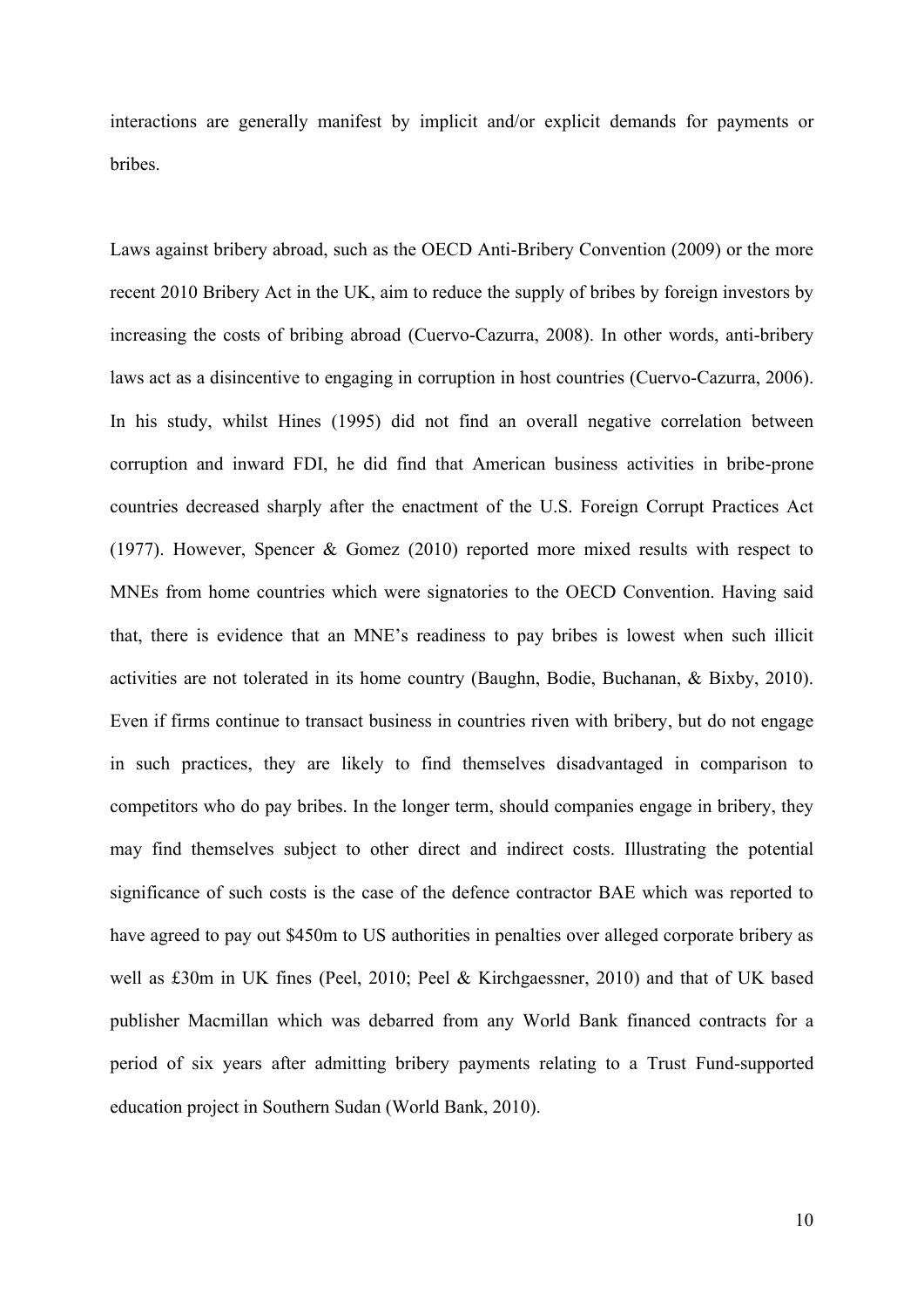It could be argued that these cases represent exceptions to a general rule, and there are many instances where firms have engaged in corrupt behaviour with relative impunity, an example being BAE's role in a major Saudi arms deal. However, on a day to day level, firms that pay more in bribes are likely to spend more time negotiating regulations with foreign countries' officials (Kaufmann & Wei, 2000); another layer of cost. In contexts where corruption is pervasive, competing factions and different levels of official may each express their own demands for making the same transaction possible; in such circumstances a "rational corrupt agent may (readily) extinguish the source of his bribe income by causing a firm to exit" (Bliss & Tella, 1997:1001). So, firms operating in countries with high levels of bribery are likely to find their costs are increased irrespective of whether or not they actually pay bribes, and these costs can extend beyond the short term.

*H2: Greater perceived pervasive corruption is negatively related to reinvestment by the MNE subsidiaries.* 

## **Juridical Institutions and Reinvestment**

Quality of government (Holmberg, Rothstein, & Nasiritousi, 2009) and specifically 'good governance within each country' is vital in aiding development and fostering economic growth (United Nations, 2000:13). Given that institutions provide the context within which the firm's transactions take place, it is to be expected that a number of scholars have noted the importance of positive and robust host government institutions (Henisz, 2000; Meyer, 2001). Within the economics and finance literature, priority is accorded to private property rights (La Porta, et al., 1999, 2002). Mirroring this, the 'Rule of law' constitutes one of the World Bank's six Worldwide Governance Indicators (Kaufmann, Kray, & Mastruzzi, 2007). Confidence in the ability to capture rents is inherently linked with managerial perceptions of the host country's legal institutions to provide adequate safeguards against arbitrary rulings as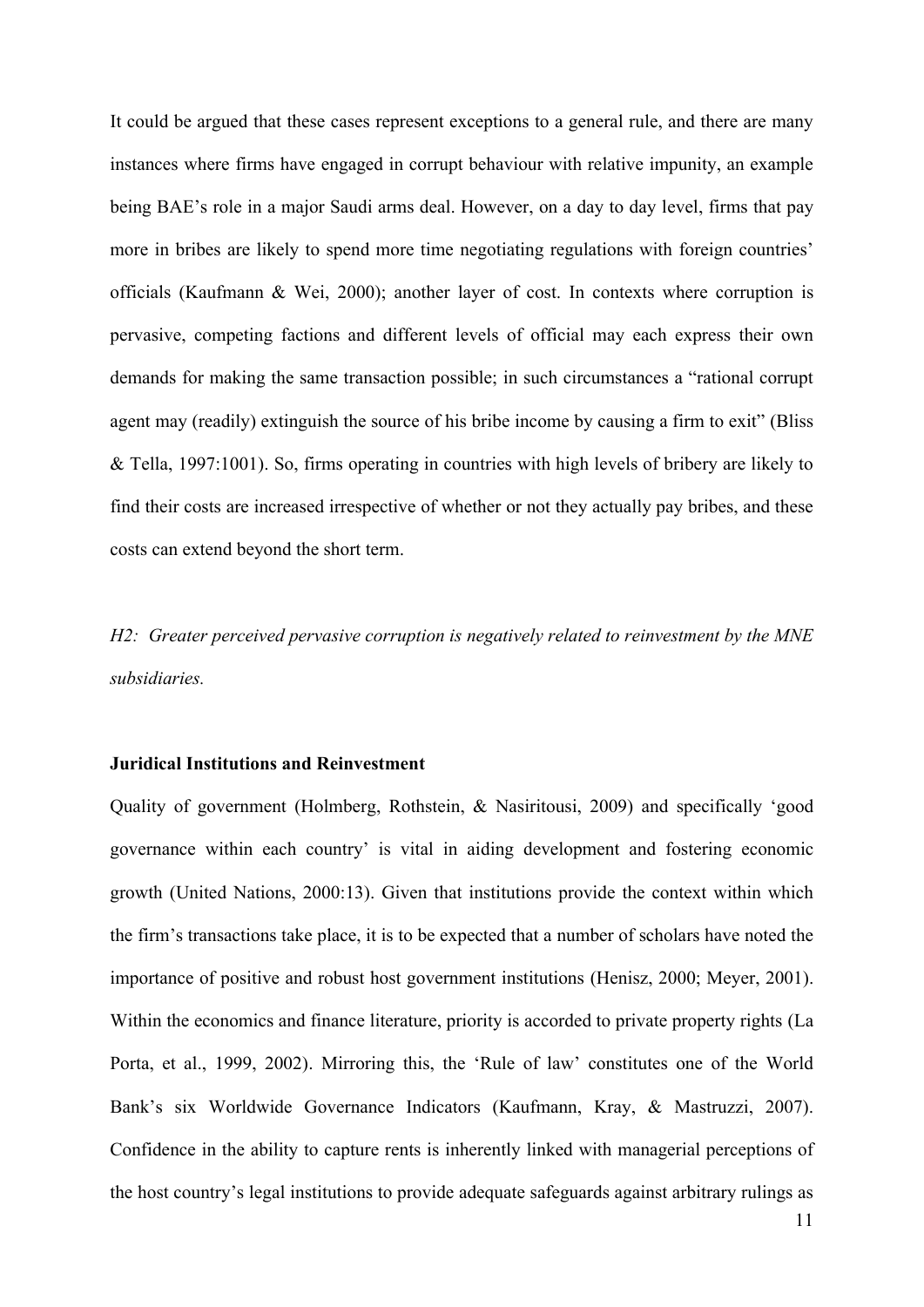well as shaping an environment in which wrongdoers are captured and punished (Roy & Oliver, 2009). 'Administrative quality' in the form of control of corruption as well as the investment-friendly profile of administration, law and order is an important influence in decisions about resource commitment (Aysan, Nabli, & Veganzones-Varoudakis, 2007), with strong legal institutions critical in securing property rights and integrity of contract (Haggard, MacIntyre, & Tiede, 2008).

Arguably, firms are unlikely to commit *further* resources in markets, even low-risk internally generated finance, where they property rights are not respected and contracts are unenforceable. Reinvestment is likely to take place within an environment in which the firm is confident that this financial commitment can be protected by legal recourse, if necessary. The judicial system provides "coercive enforcement" of agreements (North, 1990:362) and therefore the efficiency of the judicial system is critically important (Mauro, 1995), and drive re-investment choices. As the World Bank Enterprise Survey data indicates (Mellahi, Demirbag and Wood, 2012), among transitional institutions, weak legal institutions are more likely to be encountered on the periphery, and this is the primary determinant of lower levels of reinvestment among transitional peripheral states.

*H3: Greater perceived quality of judicial institutions is positively related to reinvestment by the MNE subsidiaries.* 

## **Reinvestment and Length of Operations**

MNEs with a longer tenure of operations within a particular context are more likely to make additional investments (Mudambi, 1998). Through longevity, the firm may develop experience-based capabilities, refined routines and the ability to adapt (Baum & Shipilov, 2006; Henderson, 1999). Such skills are of even greater value in environments characterised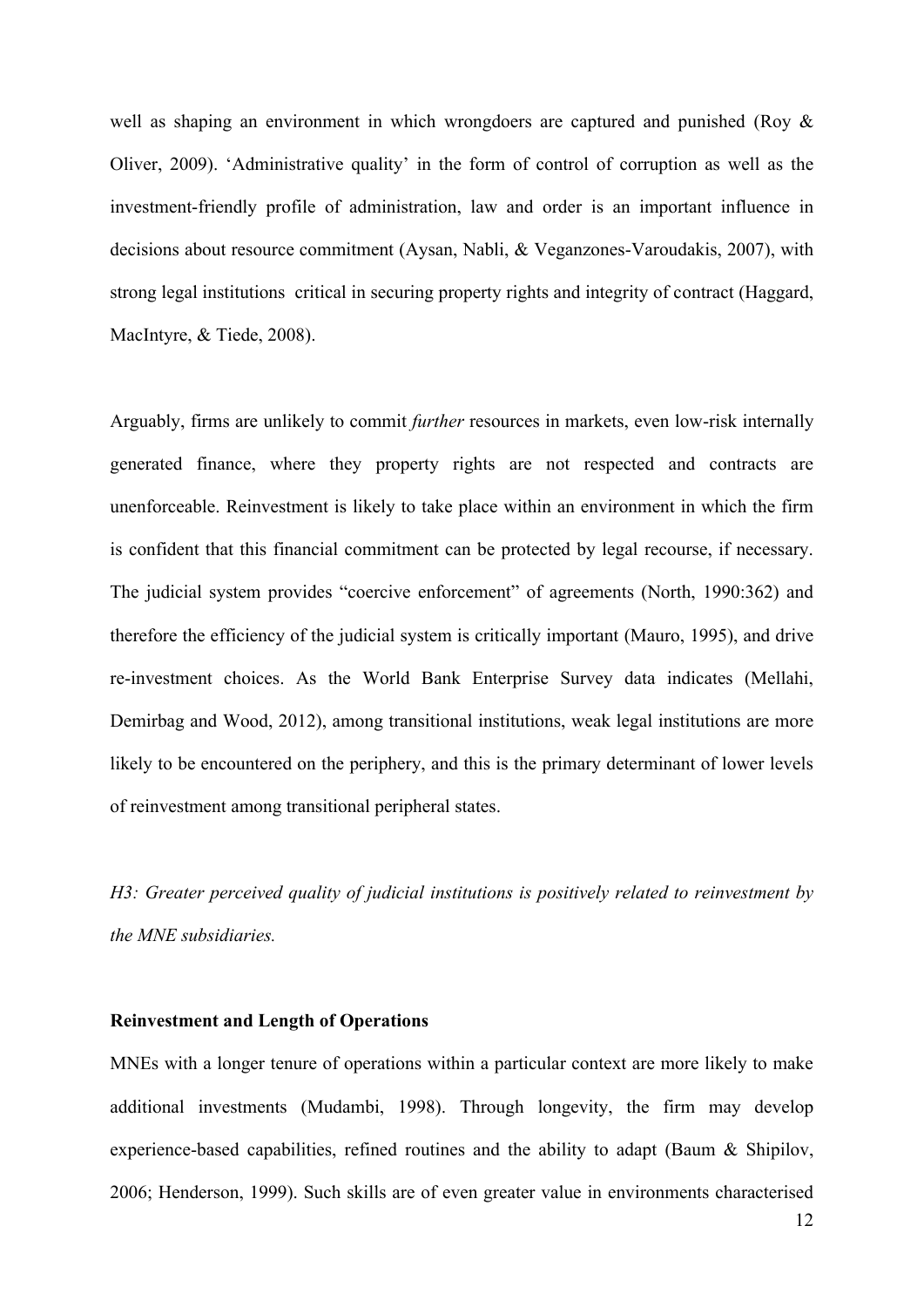by high degrees of uncertainty within the institutional domain. Over time, organisations have the opportunity to build networks and relationships with institutions (Hoskisson, Eden, Lau, & Wright, 2000) thereby reducing the negative impacts of corruption on transactions costs (Makhija, 2003; Makhija & Stewart, 2002). Age can confer specific advantage in terms of the institutional embeddedness of the organisation leading to a reduction in perceptions of institutional uncertainty resulting from corruption, or the opportunity to manipulate the environment to match its needs (Zimmerman & Zeitz, 2002), so, for example, older firms may have developed greater bargaining power leading to public officials demanding fewer bribes (Svensson, 2003). At the most basic level, those older firms actively participating in corruption know who to pay and, how much. Similarly experienced firms, not actively engaging in corruption, understand the likely impacts and are therefore in the optimal position to make judgements regarding cost implications. Hence, whilst transitional peripheral economies are more challenging environments in which to do business than the core post state socialist economies, it could be argued that any differences in reinvestment choices between these two sets of countries will be less pronounced among firms that have been established for longer.

*H4a: The length of an MNE's operation in a host country is positively related to its reinvestment in the same host country.*

*H4b: Any differences in levels of reinvestment between transitional peripheral, and other post state socialist, economies will be less pronounced among firms that have been domiciled for longer.*

## **Reinvestment and Size of Operation**

Larger firms have greater resources available to them than smaller firms and therefore are better able to pay bribes (Svensson, 2003). Increased size also provides advantages such as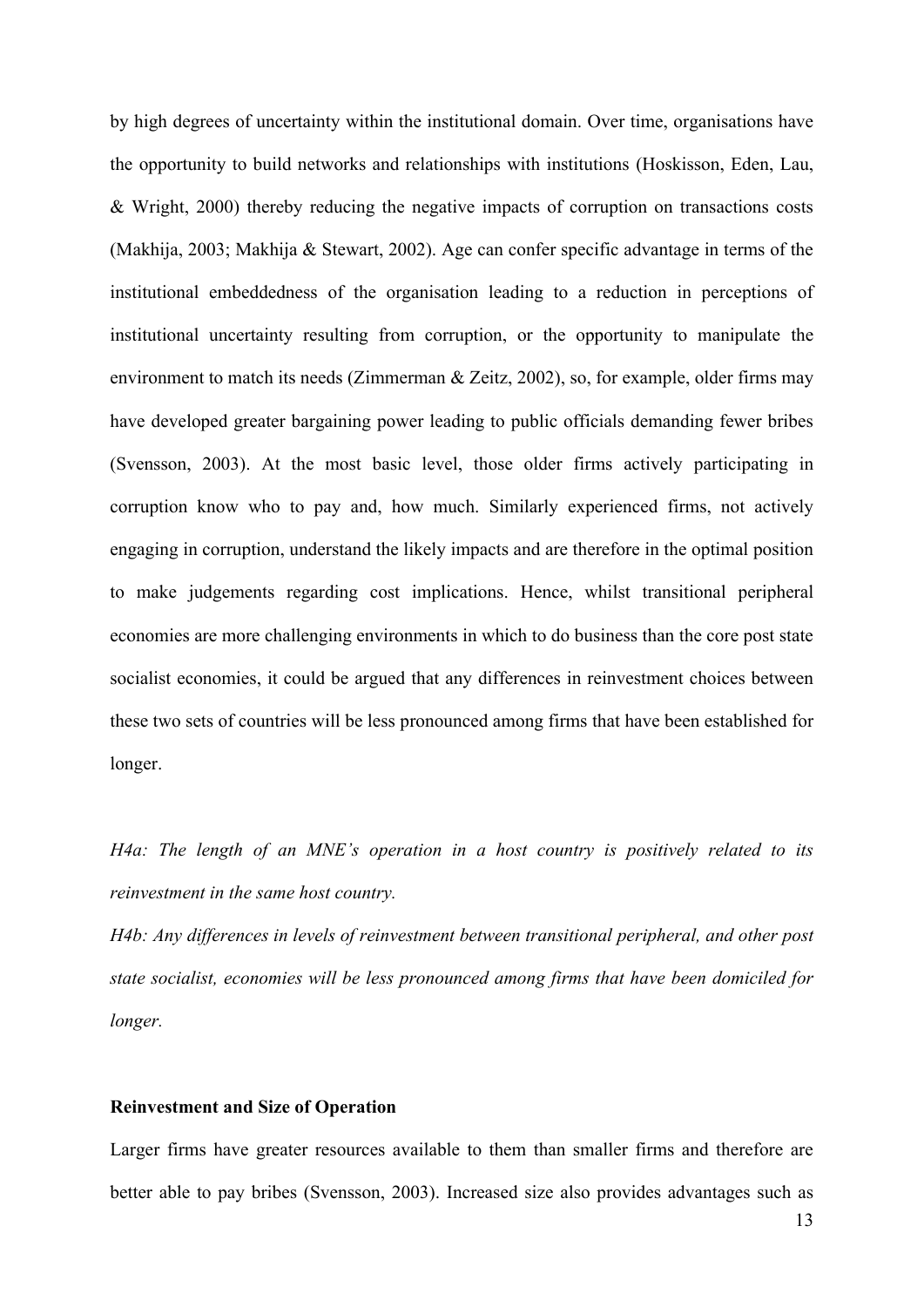enhanced contacts, 'clout' and the ability to make credible threats of retaliation to host governments should property rights be violated (Acs, Morck, Shaver, & Yeung, 1997). The impact of corruption is greater for small and medium sized enterprises (SMEs) than for large MNEs (Beck, Demirguc-Kunt & Maksimovic, 2005). Further, SMEs are more sensitive to the heightened uncertainty and levels of risk which are characteristic of corrupt institutional domains (Ghosal & Loungani, 2000; Lskavyan & Spatareanu, 2008) and consequently they are less likely to commit additional resources through reinvestment. Thus, it could be argued that any differences in reinvestment choices between core transitional and transitional peripheral economies will be less pronounced in the case of larger firms.

*H5a: The size of an MNE's operation in a host country is positively related to its reinvestment in the same host country.*

*H5b: Any differences in levels of reinvestment between transitional peripheral, and other post state socialist, economies will be less pronounced as firm size increases.*

It has been argued that, for firms operating in transitional economies, there is a trade-off between the advantages provided by corruption in navigating a reforming and weak institutional domain and concomitant uncertainty and additional transaction costs (Cuervo-Cazurra, 2008). Consequently, corruption does negatively influence the FDI decision, but the impact is less pronounced in transitional economies, in comparison to developed economies. However, innovating firms in developing markets pay more bribes (Ayyagari, Demirgüç-Kunt, & Maksimovic, 2014). Examples of innovation include upgrading a product line, introducing new technology or signing new joint ventures – activities which require reinvestment by the firm. Such activities necessitate additional engagement with public officials thereby increasing the opportunity for the solicitation of further payments and bribes by government officials in an organised manner, typical of pervasive corruption. Moreover,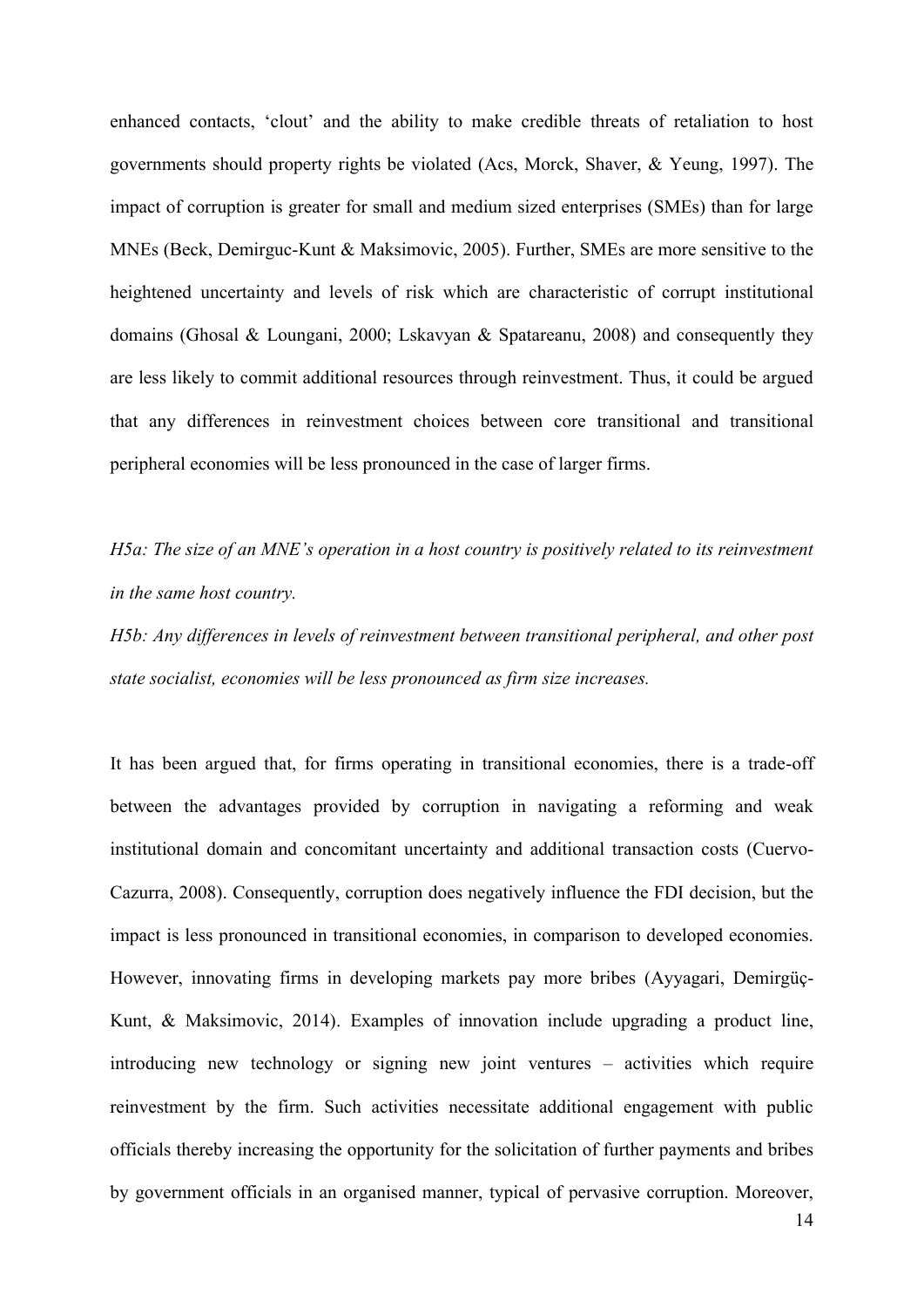bribe payments have been found to be higher under more decentralized bureaucratic structures (Diaby & Sylwester, 2014). It is credible to argue such structures are more likely to be found in contexts where institutions are sufficiently weak, or fluid, to allow actors to disengage, fully or partially, from the centre (Wood  $\&$  Lane, 2012). This in turn increases the potential for arbitrary corruption. Consequently, we argue that:

*H6a –Pervasive corruption has a larger negative impact on reinvestment decisions on transitional peripheral, than on other post state socialist, economies.*

*H6b – Arbitrary corruption has a larger negative impact on reinvestment decisions on transitional peripheral, than on other post state socialist economies*

#### **METHODS**

This study draws upon the World Bank Enterprise Survey Data and utilises a sample of 27 countries from Eastern Europe and Central Asia, of which (more than 5%) belong to a foreign investor (*www.enterprisesurveys.org/*). The World Bank Enterprise Survey is designed to collect firm level data on a broad range of issues that firms face. The survey is based on a stratified random sampling which covers firms of different size, industry, ownership, country of origin, and geographical location (for more details see Table 1). The Enterprise Survey covers a wide range of global issues, many of those particularly relevant to transitional and emerging countries around the world. Issues covered in the survey include financing of SMEs, human resources, technology development, corruption, crime, and infrastructure and other issues relevant to business environment. (For a detailed explanation of the sampling method of the enterprise survey see, [http://www.enterprisesurveys.org/,](http://www.enterprisesurveys.org/) Uhlenbruck and Rodrguez et al., 2006; Sahadev and Demirbag, 2011; Gomes, Sahadev, Glaister and Demirbag, 2014).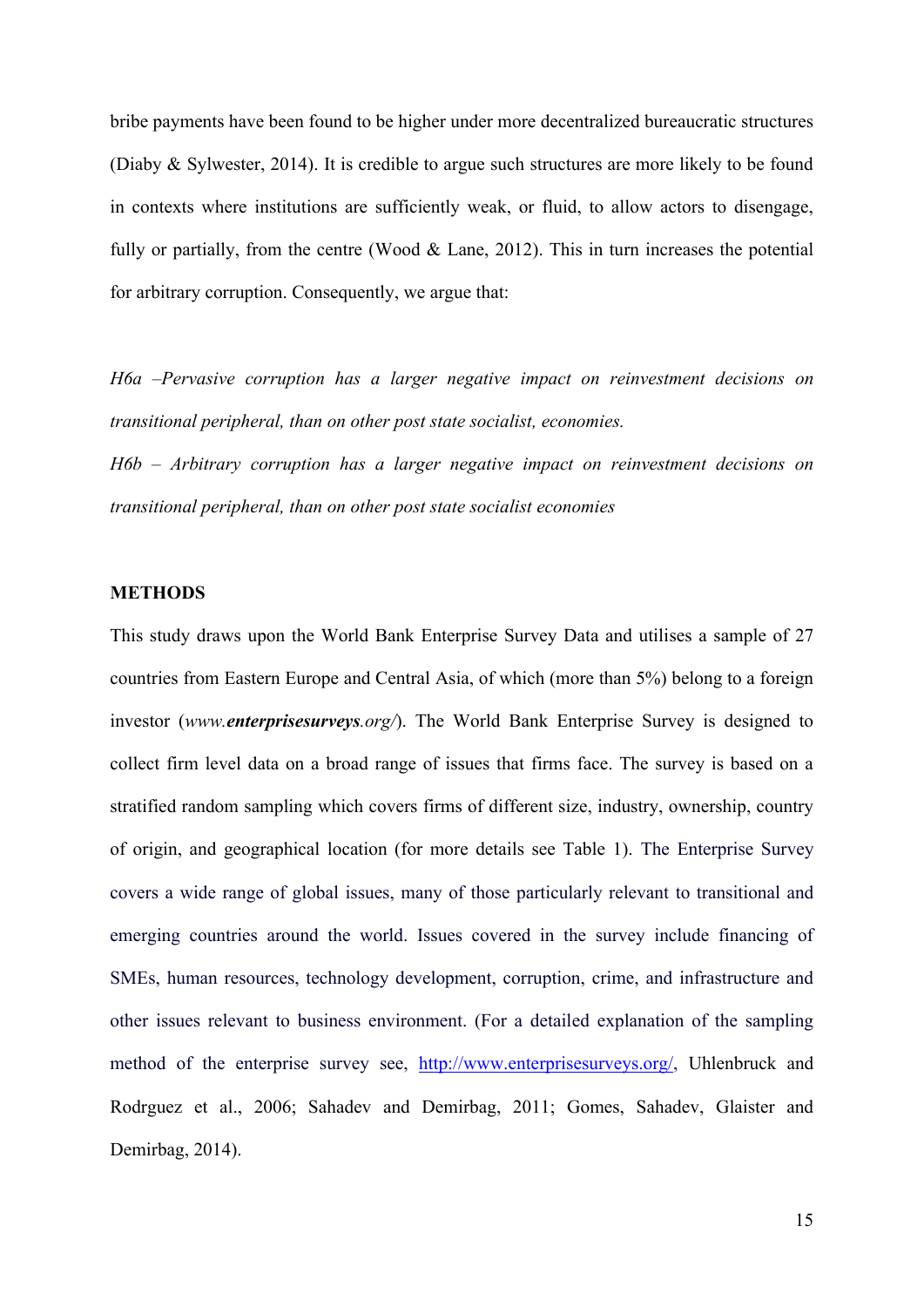Transitional periphery countries constitute 53.7% of the sample and a breakdown is reported in Table 1. Transitional EU members in the sample are Hungary (9.3%), Poland (7.4%), , Estonia (4.0%), Czech Republic (3.3%), Slovakia (2.6%), Latvia (2.5%), Lithuania (2.5%) and other post soviet EU members (14.7%).

## [Insert Table 1 here]

Missing values and outliers have been removed from the original data in order to render a clean dataset for analysis. Since the focus of this study is to examine factors affecting MNEs' reinvestment in countries at the transitional periphery, all non MNE entries were also removed from the dataset.

#### **Measurement of variables**

Dependent and independent variables are measured as follows:

Dependent variable *(*REINVEST*):* The log of re-investment is in US dollar by the firm. Reinvestment covers items such as new building, machinery and equipment.

#### **Independent variables**

*Judicial institutions*: This is based on respondents' perception of courts in countries where these subsidiaries are located, thus the state of the court system in a host country is used as proxy for legal institutions. Three different dimensions of legal institutions are treated as dichotomous variables. A value of 1 is ascribed to the state of a court system if it was perceived as being to a great extent fair and impartial (IMPARTIAL); 0 otherwise. Similarly, the court system is given the value of 1 if perceived as being to a great extent honest and uncorrupt (UNCORRUPT); 0 otherwise. Finally, the ability of court systems to enforce its decisions is the third dimension of legal institutions (ENFORCE) and it has the value of 1 if it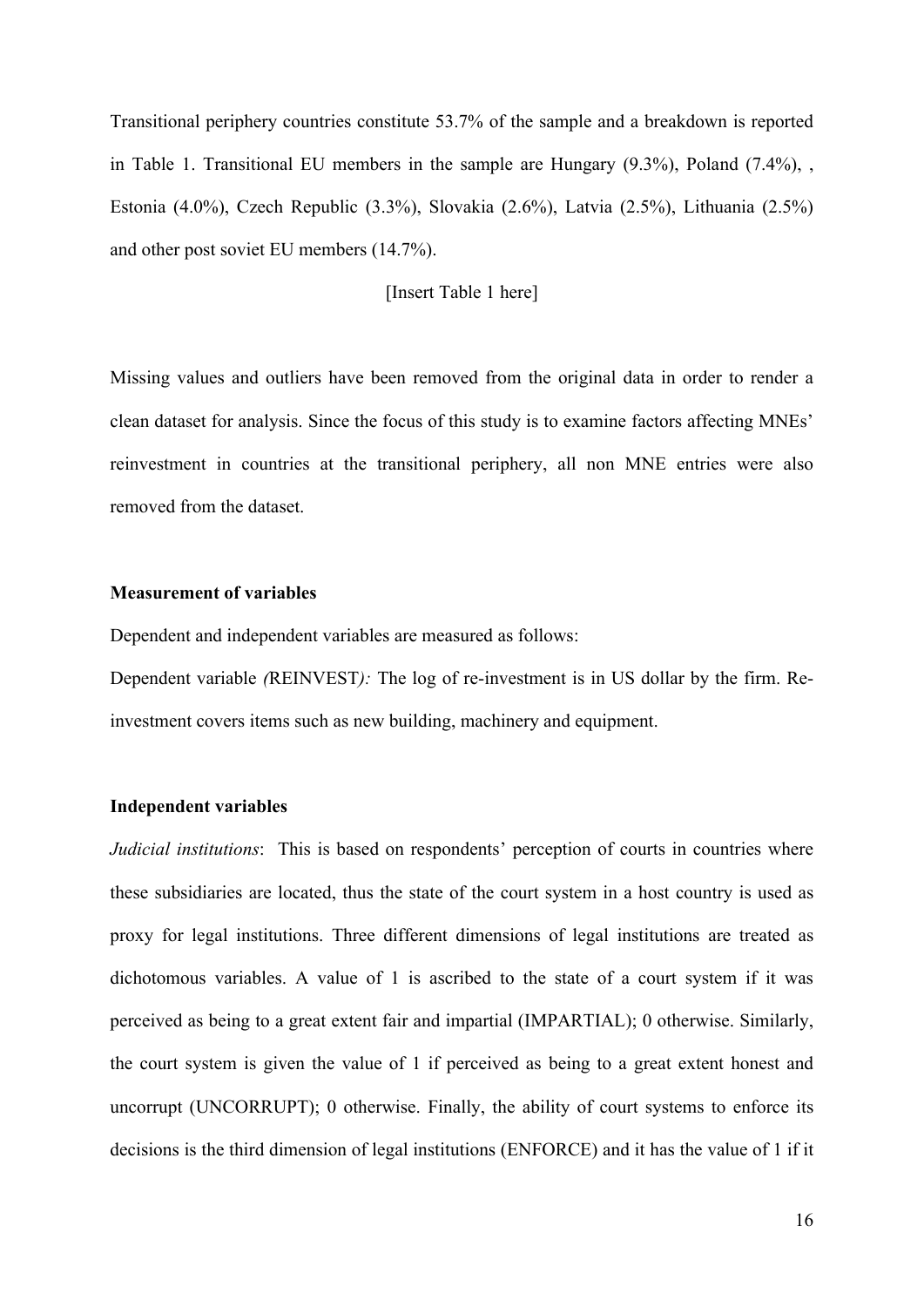was perceived that the court system can enforce its decisions in resolving business disputes to a great extent; 0 otherwise.

*PERVASIVE,* Pervasiveness of corruption is measured on a 6 point scale according to whether it was common for firms in its line of business to pay some irregular "additional payments/gifts" to get things done with regards to customs, taxes, licences, regulations, services etc.

*ARBITR* (Arbitrariness): Arbitrariness of corruption in host countries is measured by respondents' perception of government agents acting within rules without unofficial recourse to any financial or social gains. The variable aims to measure whether another official or superior intervenes, without unofficial recourse to financial or social gains, when government agents act against the rules. The perceived level of arbitrariness is measured by a 6 point reverse measurement where 6 is never and; 1 is always.

*AGE*: Subsidiary age is measured by Logarithm of years of subsidiary's operations in a country.

*SIZE:* Size is measured by Logarithm of number of permanent, full time firm employees.

# *Regional impact*

*TRANSPERI:* Host countries MNE Subsidiaries' are classified as a dummy variable where 1 is Transitional Periphery; 0 is otherwise.

## **Control Variables**

## *Parent level controls:*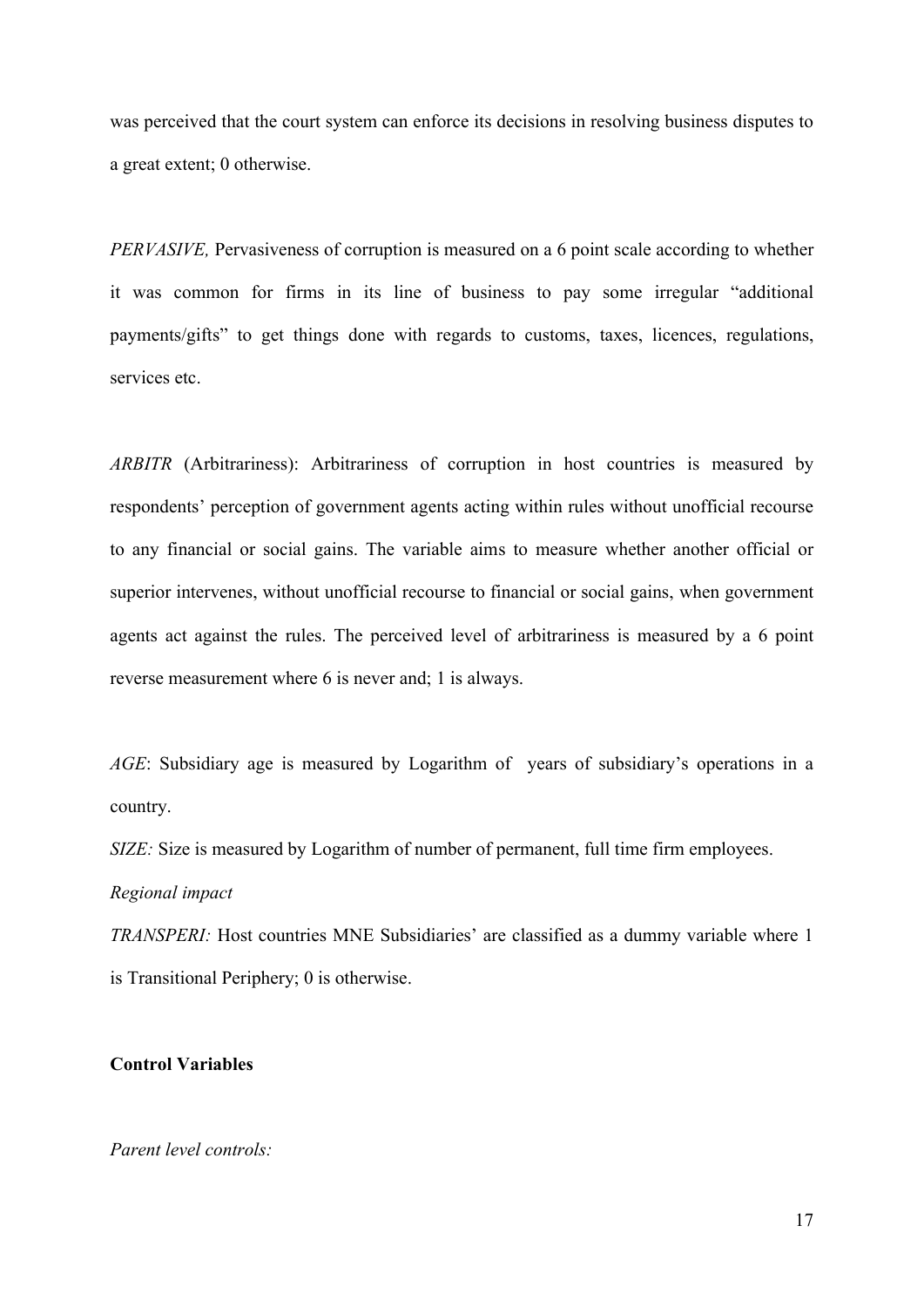DC MNE: Country of origin of MNEs are classified as DC MNE is 1, if the country of origin was a developed country; 0 otherwise.

EMNE: Country of origin of MNEs are classified as EMNE is 1, if the country of origin was an emerging country; 0 otherwise.

#### *Industry level controls*

The sample comprises 5 major sectors. These are: MANUFACT: Manufacturing TRADE: Wholesale and retail trade CONSTRUCT: Construction and real estate HOSPITALITY: Hotels and hospitality industry OTHER SERVICES: This is used as the base dummy.

## **ANALYSIS RESULTS**

We test hypotheses by linear regression analyses to determine the impact of hypothesised variables on log transformation of reinvestment by MNEs' subsidiaries in respective host countries. Any multicollinearity problems were checked before running regression analysis. Table 2 shows the binary correlations between variables used in regression models.

[Insert Table 2 here]

The variance inflation factor (VIF) is less than 2.9 for all the variables included in the analysis, except for sector dummy. Both pairwise correlations and VIFs are at acceptable levels. This shows the lack of multicollinearity (Hair et al., 2006). We use linear regression models to test hypothesized relations. (Results from linear regression analyses are shown in Table 3 and 4. The F statistics indicate that all four models in Table 3 are significant. The results from a subgroup regression analysis were used to test hypotheses 4 and 5 (Table 4).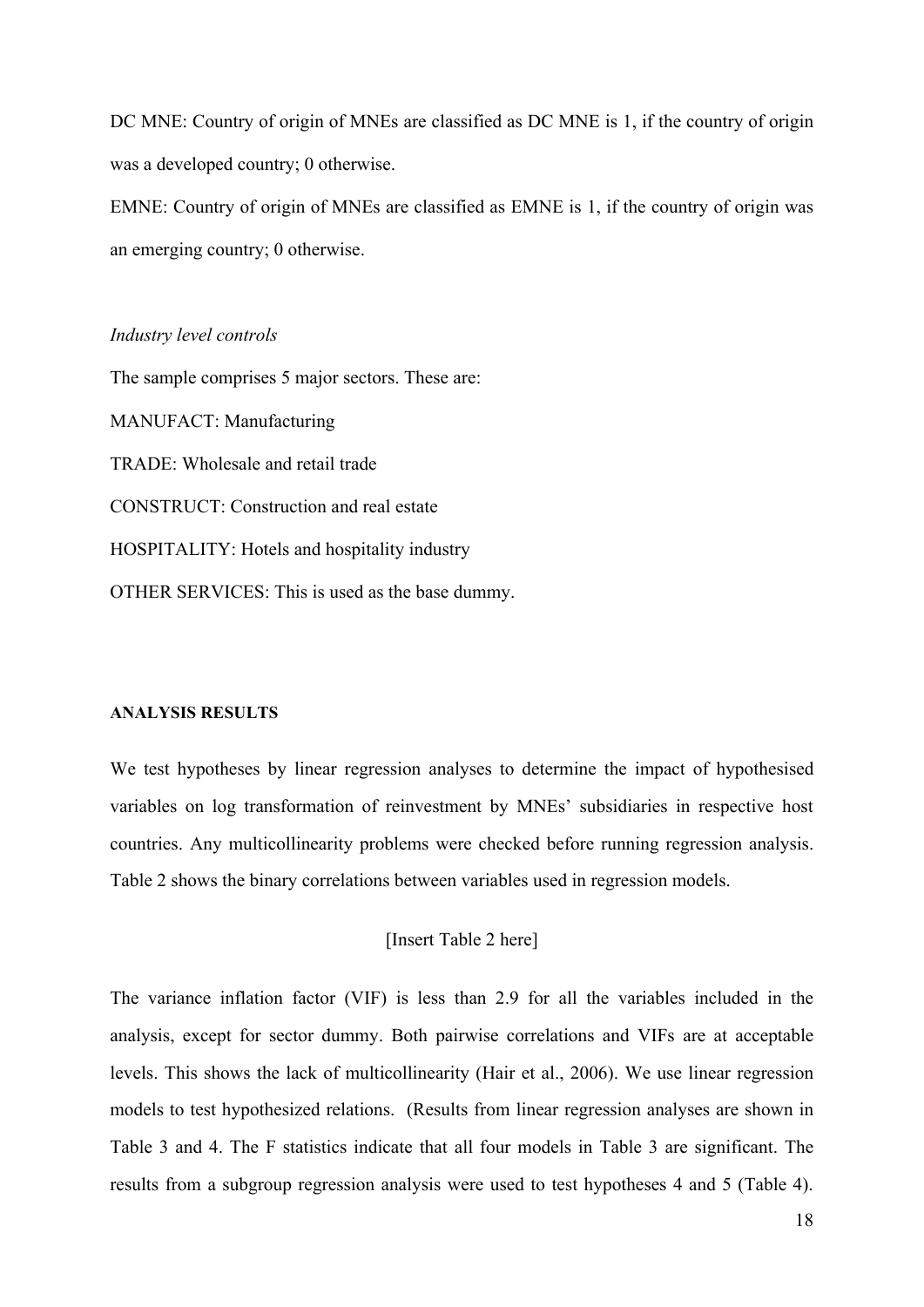Table 4 shows that all three sets of models (Models 1 to 3) have high explanatory power with significant F values (57.76; 24.69; 38.49 at p<.001 respectively). As indicated in Table 4, all models have a good fit with adjusted  $R^2$  measures confirming explanatory power of models presented to examine impact of subsidiary age and size on reinvestment between firms investing in transitional periphery counties (classified as 1) and others (classified as 0).

[Insert Table 3 here]

[Insert Table 4 here]

In order to test the study's hypotheses 1, 2, 3, 4a, 5a, 6a and 6b, four regression models are estimated with the dependent variable being MNEs' re-investment (REINVEST). Hypotheses 4b and 5b are tested by subgroup models for transitional periphery and post-Soviet EU economies with dependent variable being reinvestment. Results of subgroup regression analyses are presented in Table 4. A summary illustration of variables, hypothesised relations and directions of hypotheses are presented in figure 1.

In the first model in Table 3 (Model 1), two sets of control variables and the regional variable (TRANSPERI) are introduced. Model 2 however, introduces independent variables judicial institutions related variables (IMPARTIAL, UNCORRUPT, and ENFORCE), and two dimensions of corruption (PERVASIVE and ARBITR). Interactions of corruption dimensions with transitional periphery are presented in Model 4 while the final model (Model 5) tests impact of corruption dimensions and judicial institutions on reinvestment decisions of MNEs.

The first hypothesis receives very significant support both in Models 2 and 5 with a negative sign, indicating that when there exists arbitrary corruption, MNEs are less likely to reinvest in the respective host countries. Hypothesis 2 (pervasiveness of corruption) however receive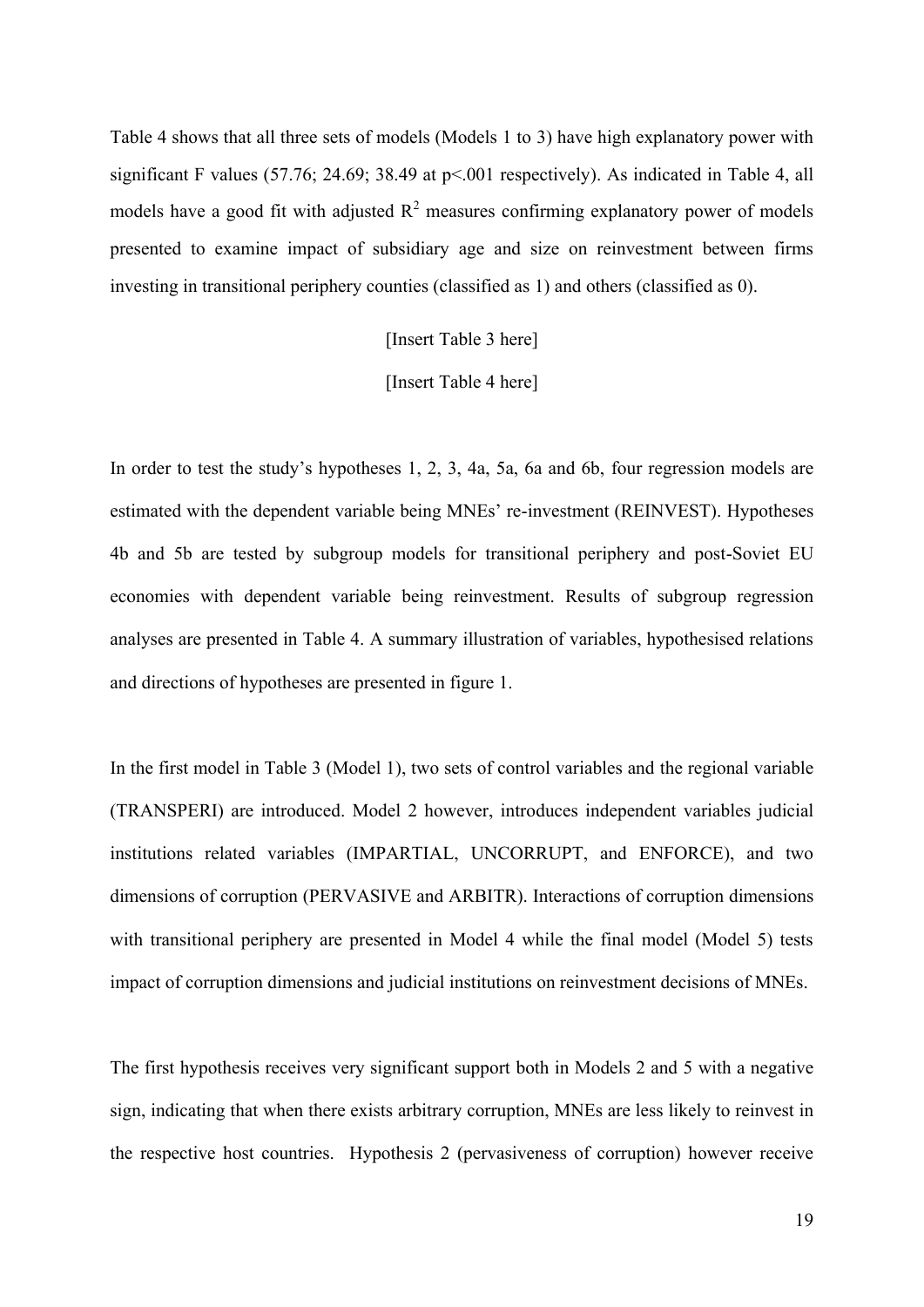statistically significant support only in the final model when the interaction with the transitional periphery is introduced.

The results presented in Model 2 in Table 3 indicate that whilst arbitrariness of corruption has a negative effect, an honest and uncorrupted court system (UNCORRUPT) has a positive effect on the reinvestment decisions of MNEs. Therefore, the third hypothesis receives only partial support as the coefficient for only one dimension of judicial institutions is significant, but not for the others. While having an "honest and uncorrupted" court system has a positive and significant impact on reinvestment decisions, "fairness and impartiality" and "ability to enforce decisions" does not emerge as statistically significant. Taking all these three measures together, the relationship between re-investment and judicial institutions indicates that the there is a positive relationship between the quality of judicial environment and re-investment decision in a host country.

What is surprising, however, is that the pervasiveness of corruption in host countries (Hypothesis 2) did not receive meaningful support in terms of its impact on the level of reinvestment. Although the coefficient has a negative sign, this is not a statistically significant one in Model 2. We further examine both arbitrariness and pervasiveness of corruption's impact by analysing their interaction effect for transitional periphery. Although the level of pervasiveness of corruption does not emerge as significant in Model 2, the interaction effect for transitional periphery yields negative, and statistically significant, results. The interaction effect of transitional periphery with PERVASIVE and ARBITR increase their impact in the final model as negative and significant (in Model 5), indicating that pervasiveness and arbitrariness of corruption perception of executives in transitional periphery negatively affects re-investment decisions of MNEs in the transitional periphery (compared to EU member transitional countries). The coefficients of interactions of pervasiveness (PERVASIVE) and

20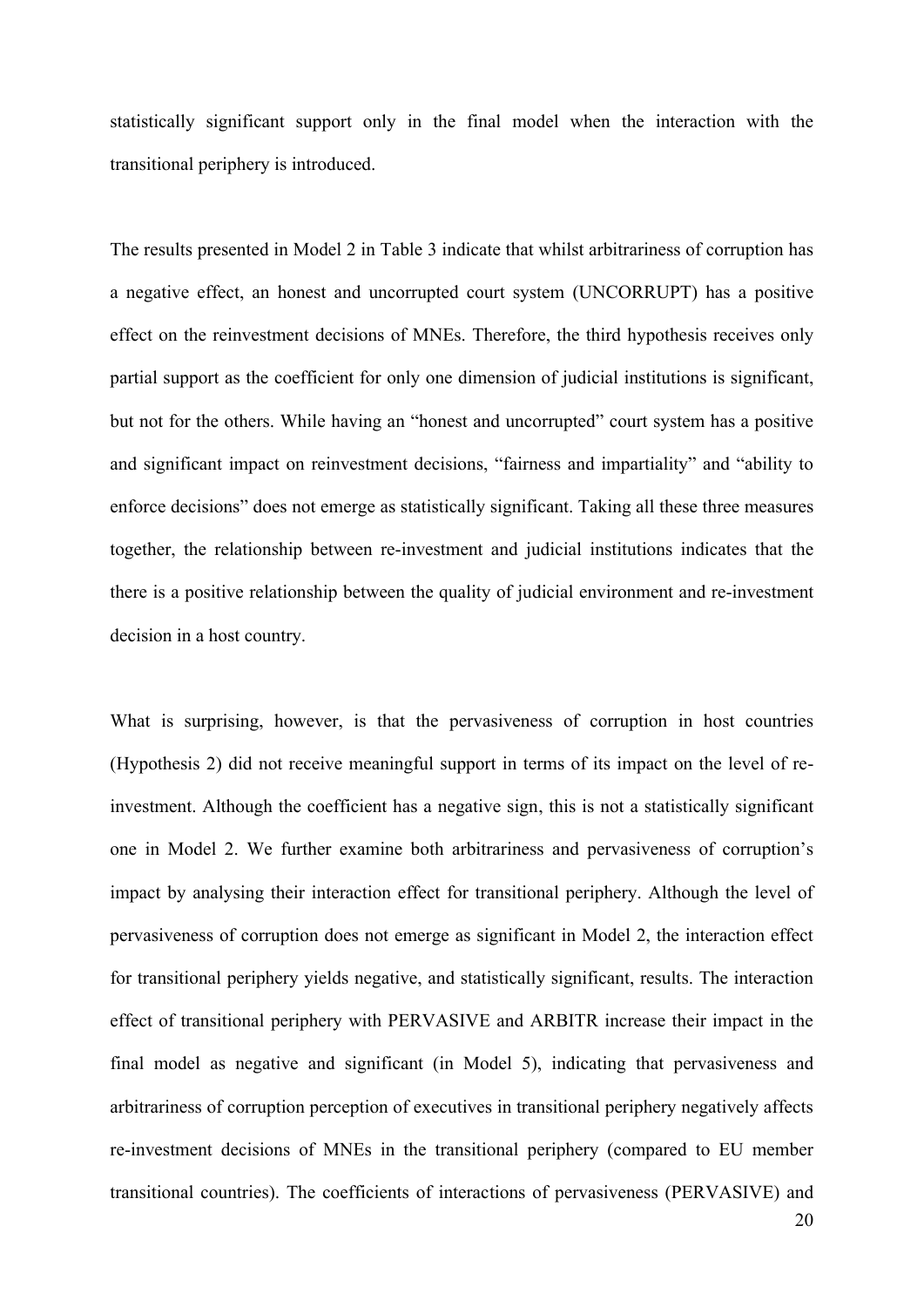arbitrariness (ARBITR) of corruption with transitional periphery are both negative and significant in the final model providing significant support to hypotheses 6a and 6b. While arbitrariness of corruption has a very strong negative impact on reinvestment at transitional periphery ( $\beta$  = -0.06 p<0.01), there is a relatively less significant impact of pervasiveness for transitional periphery countries ( $β = -0.05 p < 0.10$ ).

Subsidiary size appears to be a significant factor in MNE re-investment decisions. Regression models presented in Table 3 indicate that the larger the size of a subsidiary, the greater the likelihood of a decision to re-invest in a host country. The impact of the length of operation (AGE) and the size of operation (SIZE) were tested in model 5 in Table 3. Both the length of operation and the size of MNE subsidiary are significant factors in determining the percentage reinvestment undertaken by MNEs. The regression coefficients associated with the AGE and SIZE are statistically significant ( $p<0.05$  and  $p<0.01$  respectively) providing support for H4a and H5a.

Hypotheses 4b and 5b are tested by a set of subgroup regression models presented in Table 4. Model 1 in Table 4 introduces a full model for reinvestment (REINVEST) as dependent, AGE and SIZE as independent with control variables, whilst in Models 2 and 3, two subgroup regression models are estimated for the transitional periphery and post-Soviet EU countries respectively. Model 1 in Table 4 shows regression results for the full sample. Both AGE and SIZE have positive and statistically significant impact on reinvestment for the full sample. In Models 2 and 3 however, we test impact of SIZE and AGE on reinvestment in transitional periphery and post-Soviet EU countries as subgroups. SIZE emerges as a significant factor for both subgroups while AGE emerges significant only for post-Soviet economies. For the second stage of the subgroup analysis to test H4b and H5b, we employ the Chow test for the statistical significance of difference in the regression coefficients between the subgroups of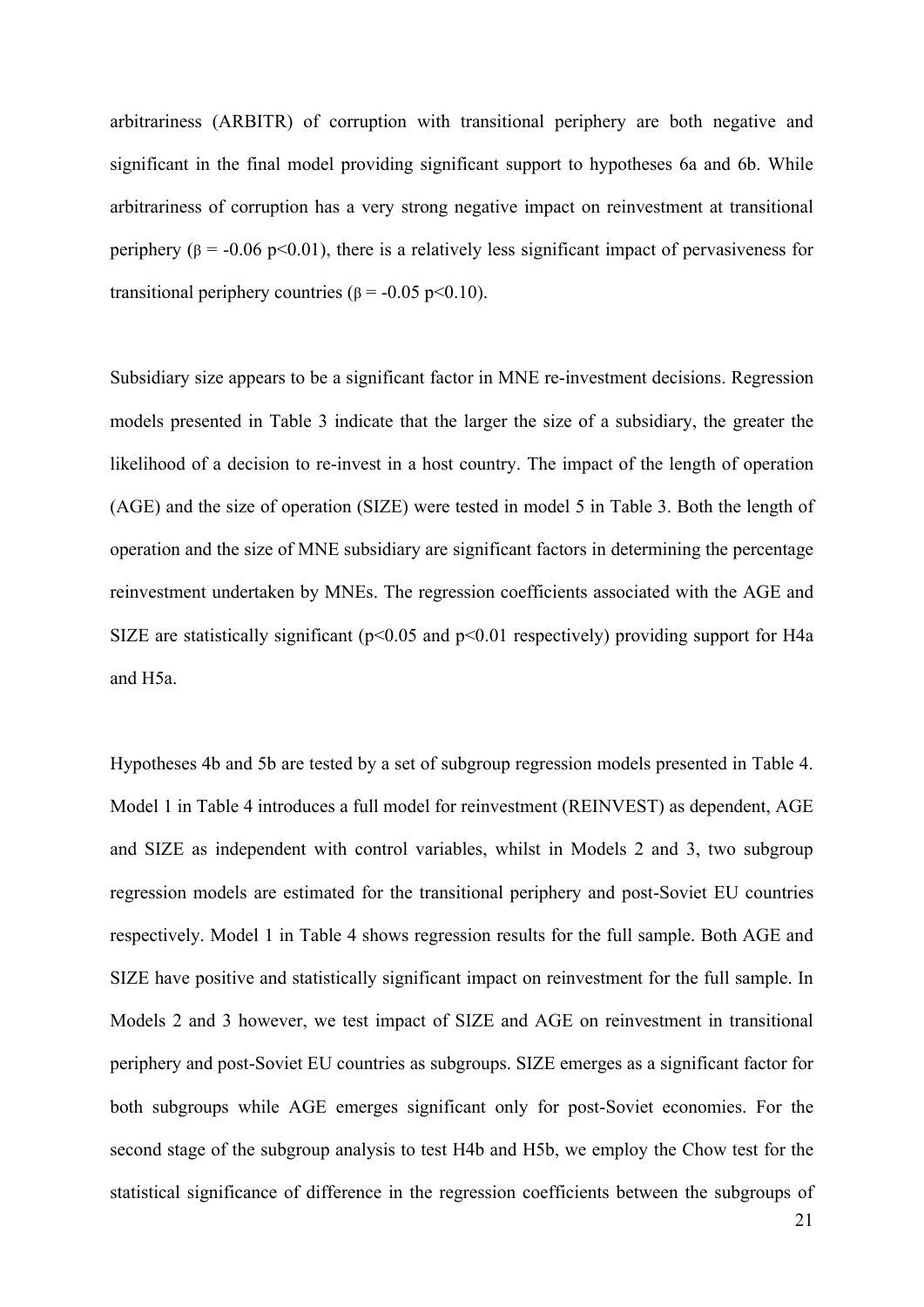countries in the sample. The F value for the Chow test  $F_{ChowT} = 5.436$  is significant (p<0.001; d.f. 9) which implies that the difference between the regression coefficients for these two groups is statistically significant<sup>1</sup>.

In general AGE receives significant support in our linear regression analysis (Table 3). The age of operations in a host country is used as proxy for the level of business experience and embeddedness in a locale. We find that as an MNE is experienced in a locale, the likelihood of re-investment increases significantly. The subgroup regression model presented in Table 4 (Model 2b) however, indicates that the impact of AGE on REINVESTMENT is more pronounced for core transitional economies compared to transitional periphery. Since the hypothesis does not expect significant difference between these two groups, there is a lack of support for H4b.

Regarding the difference on the impact of SIZE on REINVESTMENT between core transitional and peripheral economies, there is a support for H5b as the size impact in both sub-groups are very close ( $\beta$  = 0.680 p<0.001, and  $\beta$  = 605 p<0.001 indicating that any reinvestment difference between these two group of countries will be less pronounced as subsidiary size increases.

Amongst sectoral controls, only TRADE (service industries) and CONSTRUCTION have negative, and statistically significant, coefficients which implies a lower propensity to reinvestment by MNEs in these industries. In terms of country of origin of MNEs, developed country MNE subsidiaries (i.e., subsidiaries of the US, UK, Canada or Japanese MNEs) are more likely to reinvest and expand the size of their operations. However, its coefficient in the

1

 $1$  We also applied the dummy variable method to validate the Chow test results which is not reported in this paper.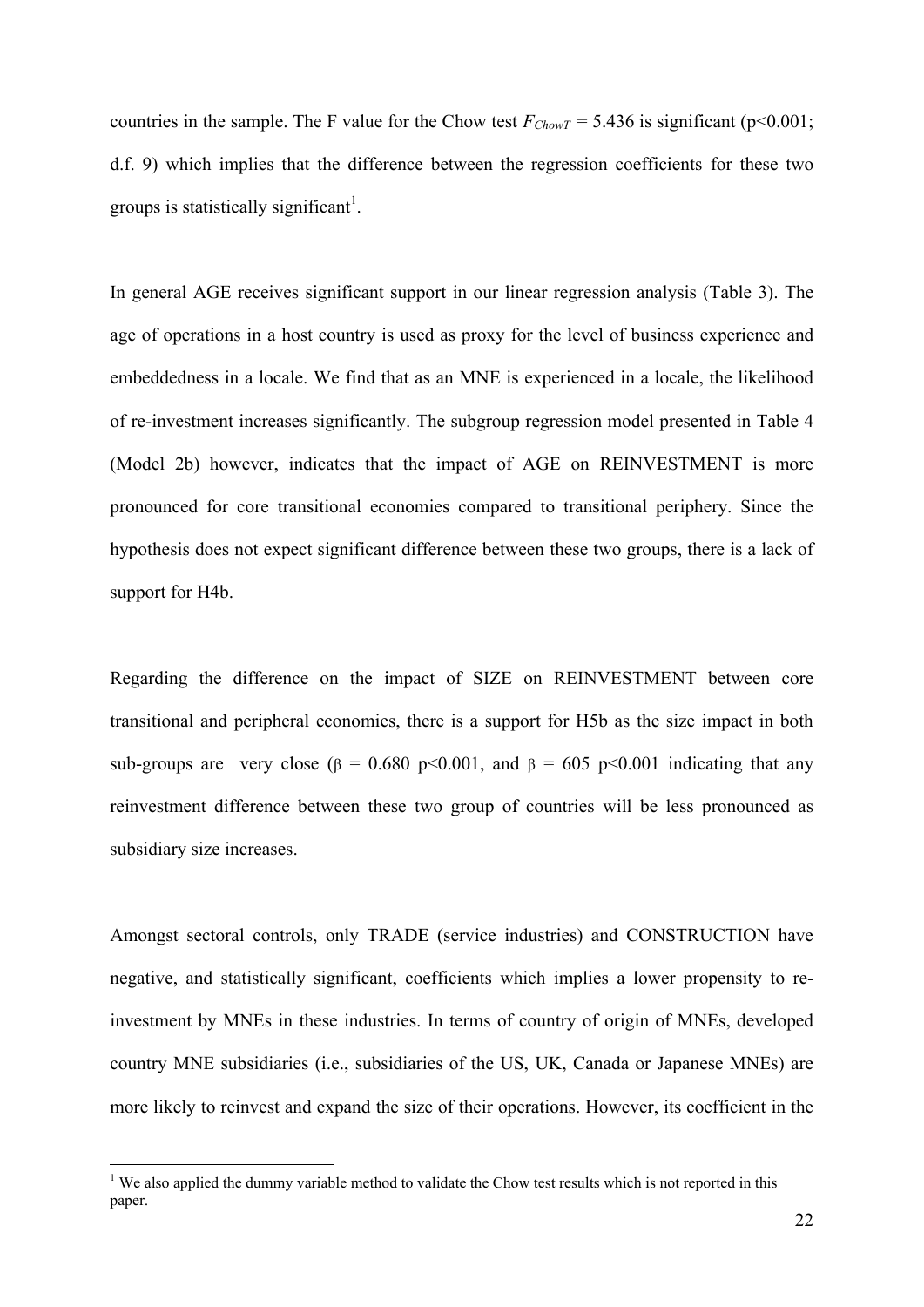final model is not statistically significant. Regional control of transitional periphery has negative, and significant, coefficients in all of the models presented in Table 3. This indicates a lower propensity to reinvest in Transitional Periphery countries in comparison to EU member transitional countries.

## **FINDINGS AND CONCLUSIONS**

We find that reinvestment rates are lower on the transitional periphery than in other post state socialist countries. But, what precisely, makes transitional peripheral countries less attractive? Our findings suggest relative perceptions of corruption are particularly severe deterrents to reinvestment in the transitional periphery, but not in the "core" post-state socialist transitional economies. It is likely that this reflects the greater institutional fluidity within such contexts, making for a more unpredictable business environment. In other words, bribery and corruption may be easier to cope with in climates where there is a greater predictability and continuity. These findings extend previous studies which have focused upon the deterrent effect of pervasive corruption upon FDI, but which looked at the initial investment decision only.

It has been argued that the effects of corruption on investment will be more pronounced once firms have a greater understanding of the costs it poses (Cuervo-Cazurra, 2008). However, our results also show that, whilst age is statistically significant, older firms are more likely to reinvest. At first glance, this may appear counter-intuitive in light of the strength of the negative influence of pervasiveness. However, it may be that this actually reflects greater organisational embeddedness within local networks, which allows firms to link with each other, and with government and other players, and/or, greater experience and accumulated wisdom in dealing with a range of adverse contexts.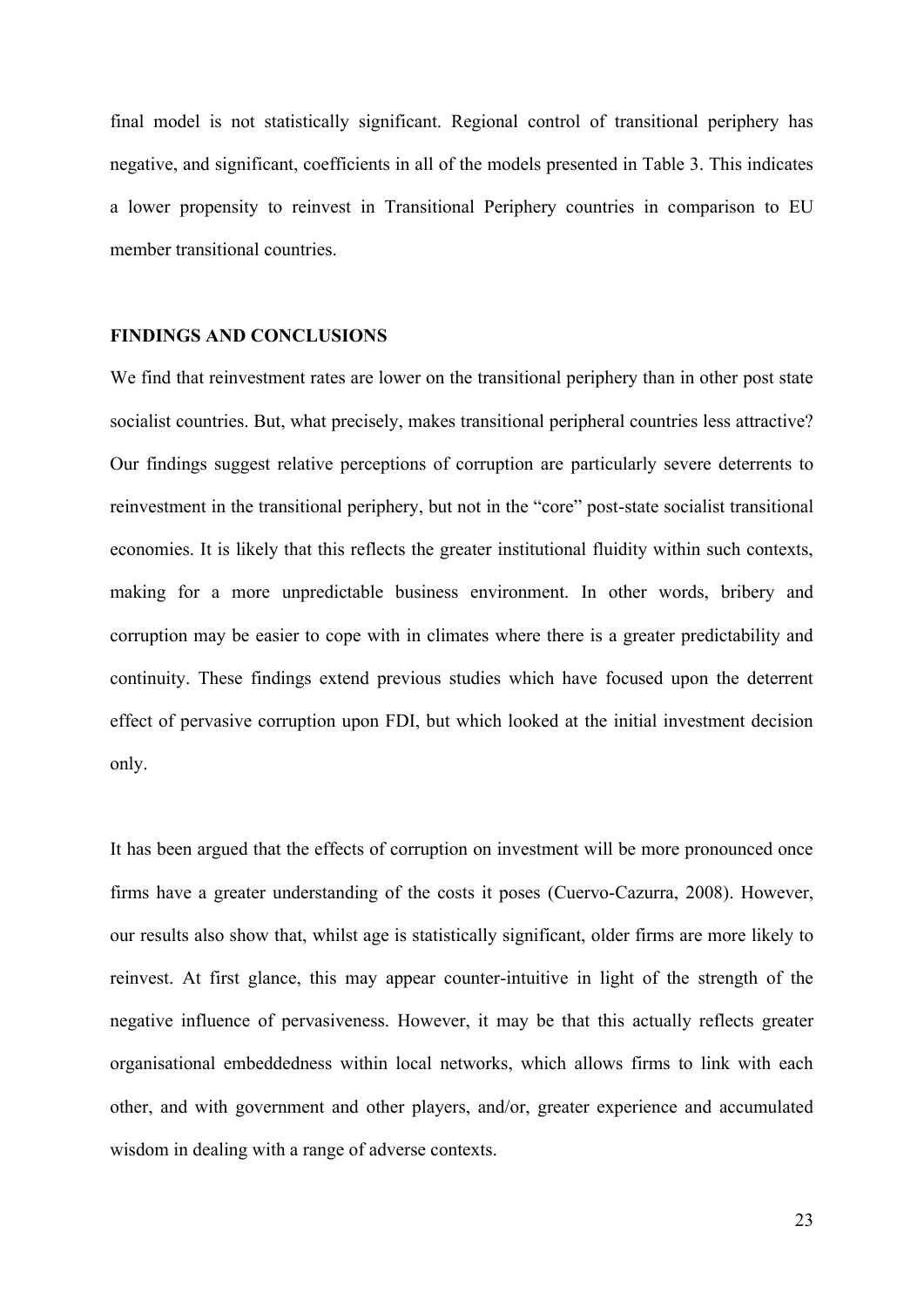A robust court system is an important part of strong institutions (Djankov, La Porta, Lopez-De-Silanes, & Shleifer, 2003). Our data partially supports this argument and indicates that legal institutions are important for reinvestment, particularly an honest and uncorrupted judicial system. However, issues around contract enforcement, such as fairness and impartiality and the ability to enforce decisions, are not perceived as important by managers. To a degree, these findings resonate with the equally mixed evidence provided by Beck, Demirguc-Kunt & Maksimovic (2005) in their analysis of legal constraints on firm growth. Equally, our findings with respect to enforcement may indicate the bargaining power that MNEs have by virtue of size and importance of FDI to the host. Nonetheless, this is an interesting finding which merits further research, given that previous work has suggested that higher levels of FDI inflows are associated with low cost contract dispute settlement environment (Alqhuist & Prakash, 2010).

With respect to organizational size, our findings also support Bercovitz and Mitchell's (2007) contention that scale is an important variable for long-term business survival in uncertain environments because of the organizational capital that it provides. Whilst their study integrated scale (using sales revenue) and scope, the focus of our study has allowed us to examine the relationship between reinvestment and size in endemically uncertain institutional environments more narrowly. They argue that to use sales and proxy for size, simply picks up profitability effects. We avoid this by utilising the number of employees as proxy. From a methods standpoint, our use of micro-data together with the actual experience of working MNE managers means that we avoid any distortionary effects arising from the use of perception-based indices (Aidt, 2009). Again, we find that size is a particularly important factor on the transitional periphery; quite simply, larger firms with greater resources at their disposal are better equipped to ride out environmental turbulence.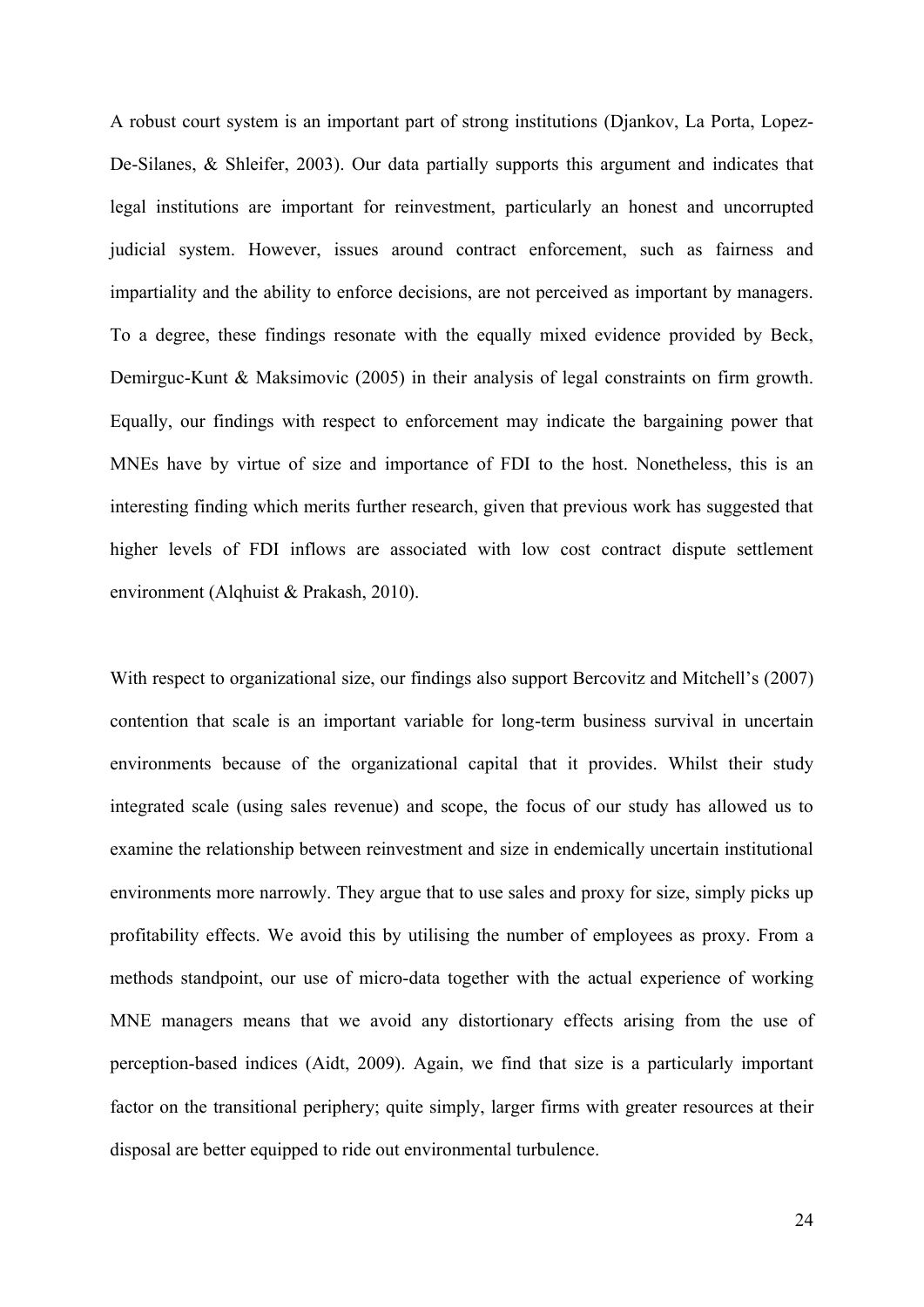It could be the case that firms engaged in primary commodity sectors will be less sensitive to institutional weakness and fluidity than those in other sectors, owing to increasing resource scarcity and costs. However, we do not find that sector is a significant variable, other than in the case of the service and construction sectors. Construction is a bellweather industry, and more prone to the effects of any economic downturn. Furthermore, the proliferation of low cost Chinese competitors, which rely on their own imported labour, has made the international business environment more challenging. Again, service sector activities may require a greater engagement with a broad range of local players (labour, customers and suppliers) than in other sectors, where it may be possible to do lucrative business with a small socio-economic footprint.

#### *Contributions*

Our study has important implications for both policy and practice. From a policy perspective, reinvested earnings are an important part of maturing FDI stocks (Lundan, 2006). Through reinvestment MNEs grow their affiliates, thereby increasing their direct contribution to national growth and prosperity through tax revenue and employment. However, MNE reinvestment is also vital as part of growth, R&D and innovation processes, which although internally focused by the MNE, can have important spillover effects enhancing technological enhancement within the host country (Blomström & Kokko, 1998; Eden, Levitas, & Martinez, 1997; Meyer & Sinani, 2009; Ozawa, 2009). Host governments should seek to encourage reinvestment by incumbents as they represent less high risk than new FDI, and contribute to greater stability in FDI flows (Lundan, 2006, Mudambi, 1998). Our core finding is that institutional setting, and more specifically, relative institutional fluidity accentuates any adverse consequences of bribery and corruption on reinvestment choices, and that, host governments need to temper reform with the need for predictability. In other words, legal origins appear to be less important than how institutions work in practice; this highlights the

25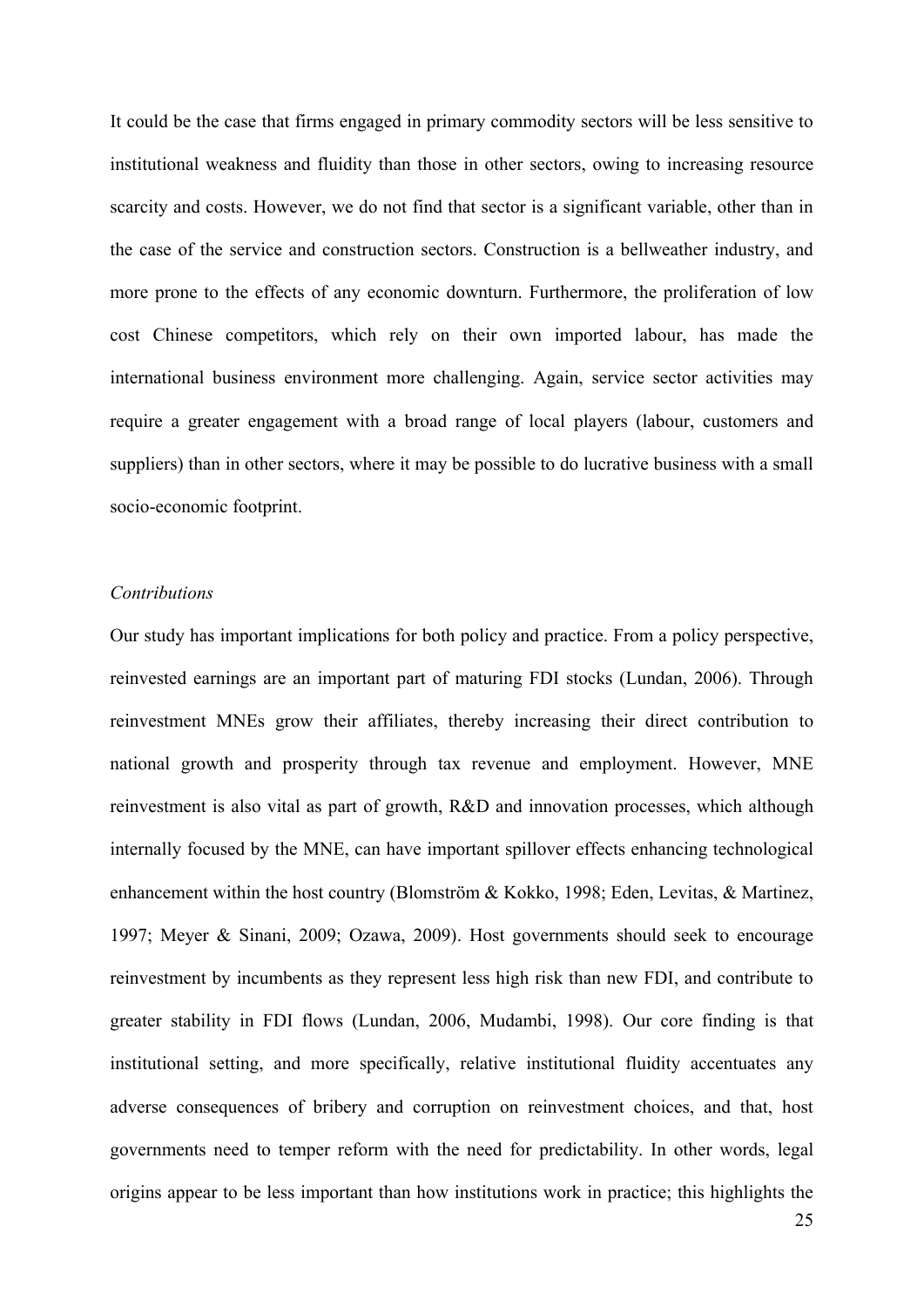limitations in basing investment decisions on formal property rights, without due consideration as to how they are being implemented in practice.

From a managerial perspective, our study suggests that managers should give careful consideration the degree and allocation of reinvestment funds in order to achieve optimal results. Managers need to explicitly recognise any trade-offs made between growth and innovation, and the security of that investment when they make reinvestment decisions. Furthermore, reinvesting into the business potentially provides added levels of financial slack which can be a critical factor in protecting a firm , and ensuring its survival, from the impact of environmental jolts (Bradley, et al., 2011). Larger and more experienced firms are better equipped to cope with environmental uncertainty; greater organisational resources and the accumulated knowledge and wisdom makes doing business in uncertain environments more easy.

To date, many scholars have explored the question of how corruption affects FDI with multifarious results. We have contributed to the debate through our novel focus on an underresearched aspect of FDI, namely, earnings reinvestment. Methodologically, we have explored this relationship within an integrated multi-level perspective. In this way, we have added to different bodies of empirical research, firstly; the small but growing body of empirical data which combines micro data across country and secondly; an emerging conceptual approach which fuses micro organisational factors with macro governance influences drawing on institutional theory. The breadth of the country of origin of the firm sample also merits highlighting as there is only limited comparable work which has drawn upon a range of countries focused upon small businesses in emerging economies (Chhakravarty & Xiang, 2011). Other empirical work in this area focused upon post-

26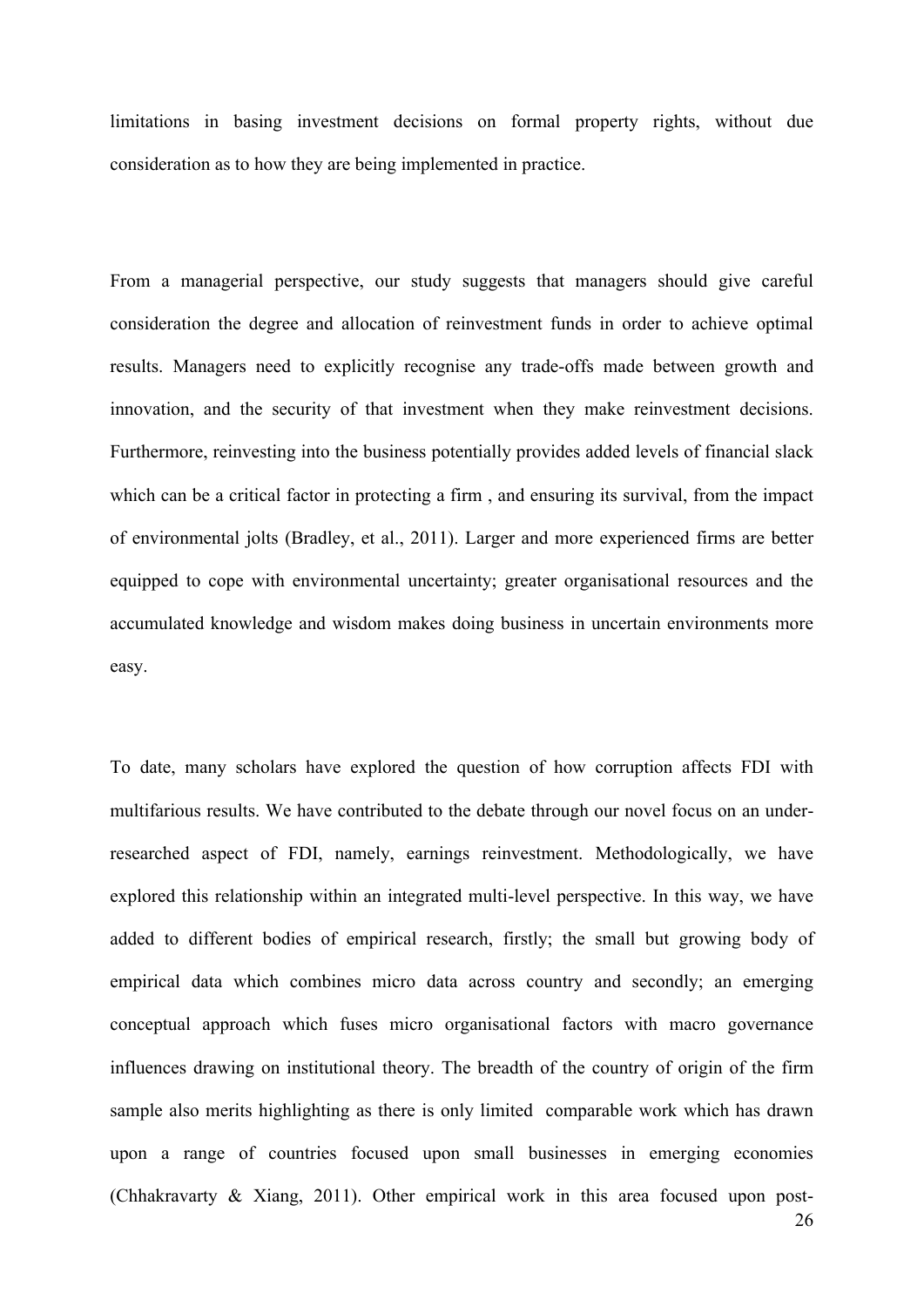communist countries (Johnson, et al., 2002) and Chinese firms in 2002 (Cull & Xu, 2005). Arguably these represent atypical phenomena of countries in transition, and as such it is not surprising that the security of property rights would be of high managerial concern. Our sample allows a more rounded picture to emerge in this respect as it draws upon data from both transitional-EU members, as well as transitional periphery. Our findings regarding the significant influence of pervasive corruption on reinvested earnings is novel but builds upon previous evidence on its influence on the initial MNE investment commitment. Our study indicates that there are further areas of the relationship between corruption and MNE reinvestment which warrant further investigation. This includes a deeper exploration of reinvestment over time and the nature of the link between reinvestment and resource allocation and innovation as well as further unpicking of the influence of contract enforcement.

There are also limitations of the paper. Firstly, while the dataset used in this study is created by a professional organisation using a standard scale across nations, there are inherent limitations in such global surveys. However, our study provides some important pointers for the future and contributes to an emerging body of literature. Secondly, this paper focuses on two groupings of countries only, therefore a larger study including larger emerging countries would enhance existing body of literature. Thirdly, some of the scales used by the enterprise survey have a focus on only certain dimensions of quality of judicial institutions.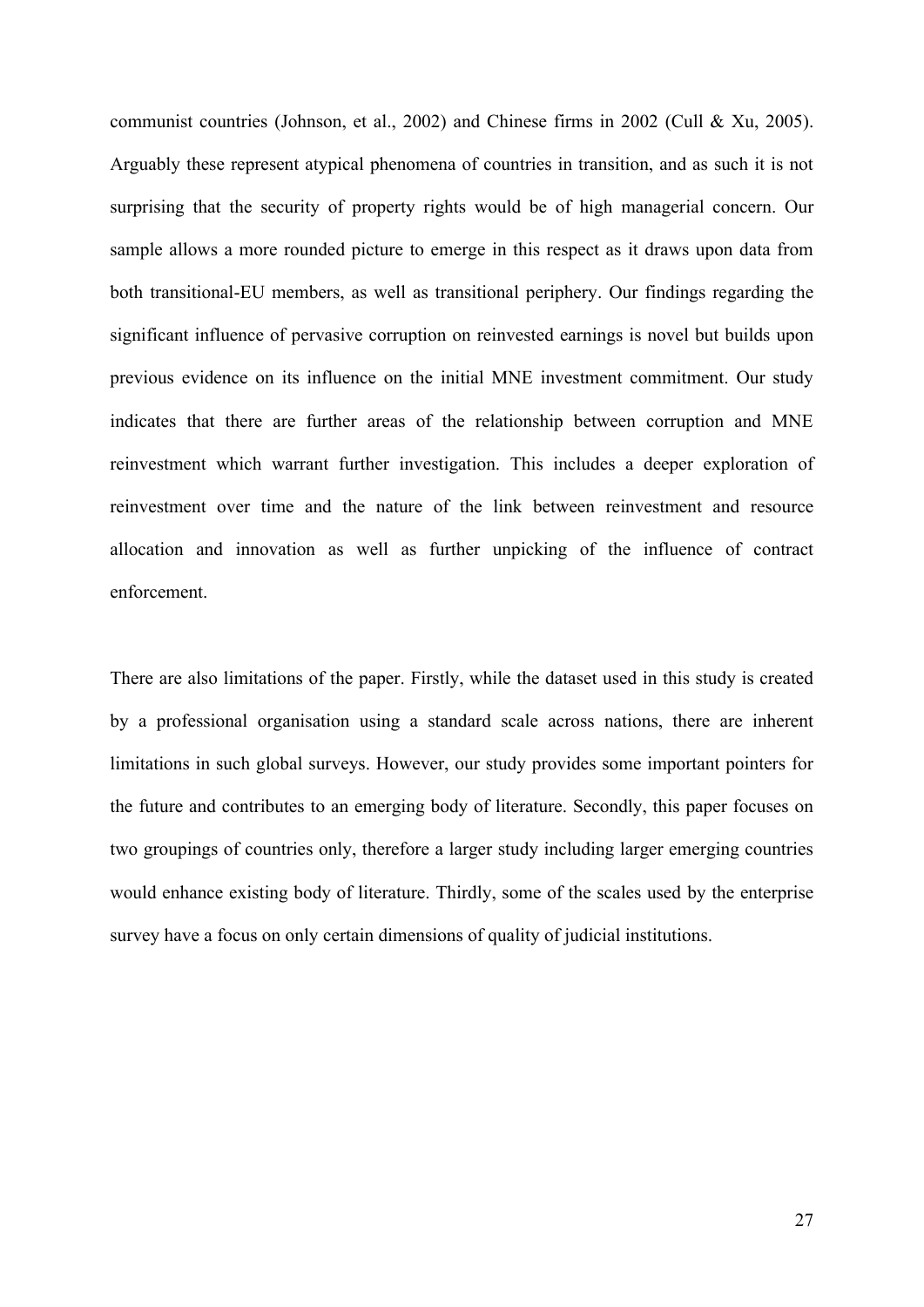| <b>Broad country of origin of MNEs</b><br><b>Developed Country MNEs</b><br>580<br>56.8<br><b>Emerging Country MNEs</b><br>157<br>15.4<br><b>Transitional Country MNEs</b><br>22.9<br>234<br>Other (Mixed)<br>50<br>4.9<br><b>Subsidiary size (number of employees)</b><br>Small size (Less than 50)<br>481<br>47.1<br>Medium size $(50 \text{ to } 249)$<br>313<br>30.7.<br>Large size (More than 250)<br>22.2<br>227<br>Subsidiary age (years)<br>Young firms (Less than 10)<br>512<br>50.2<br>Middle age firms (10 to 19)<br>375<br>36.7<br>Mature firms (More than 20)<br>13.1<br>134<br>Ownership mode of subsidiary<br>Joint venture<br>566<br>55.4<br>455<br>44.6<br>Wholly owned subsidiary<br><b>Industry of subsidiary</b><br>1.5<br>16<br>Mining<br>Construction<br>41<br>4.0<br>Manufacturing<br>496<br>48.6 |
|-------------------------------------------------------------------------------------------------------------------------------------------------------------------------------------------------------------------------------------------------------------------------------------------------------------------------------------------------------------------------------------------------------------------------------------------------------------------------------------------------------------------------------------------------------------------------------------------------------------------------------------------------------------------------------------------------------------------------------------------------------------------------------------------------------------------------|
|                                                                                                                                                                                                                                                                                                                                                                                                                                                                                                                                                                                                                                                                                                                                                                                                                         |
|                                                                                                                                                                                                                                                                                                                                                                                                                                                                                                                                                                                                                                                                                                                                                                                                                         |
|                                                                                                                                                                                                                                                                                                                                                                                                                                                                                                                                                                                                                                                                                                                                                                                                                         |
|                                                                                                                                                                                                                                                                                                                                                                                                                                                                                                                                                                                                                                                                                                                                                                                                                         |
|                                                                                                                                                                                                                                                                                                                                                                                                                                                                                                                                                                                                                                                                                                                                                                                                                         |
|                                                                                                                                                                                                                                                                                                                                                                                                                                                                                                                                                                                                                                                                                                                                                                                                                         |
|                                                                                                                                                                                                                                                                                                                                                                                                                                                                                                                                                                                                                                                                                                                                                                                                                         |
|                                                                                                                                                                                                                                                                                                                                                                                                                                                                                                                                                                                                                                                                                                                                                                                                                         |
|                                                                                                                                                                                                                                                                                                                                                                                                                                                                                                                                                                                                                                                                                                                                                                                                                         |
|                                                                                                                                                                                                                                                                                                                                                                                                                                                                                                                                                                                                                                                                                                                                                                                                                         |
|                                                                                                                                                                                                                                                                                                                                                                                                                                                                                                                                                                                                                                                                                                                                                                                                                         |
|                                                                                                                                                                                                                                                                                                                                                                                                                                                                                                                                                                                                                                                                                                                                                                                                                         |
|                                                                                                                                                                                                                                                                                                                                                                                                                                                                                                                                                                                                                                                                                                                                                                                                                         |
|                                                                                                                                                                                                                                                                                                                                                                                                                                                                                                                                                                                                                                                                                                                                                                                                                         |
|                                                                                                                                                                                                                                                                                                                                                                                                                                                                                                                                                                                                                                                                                                                                                                                                                         |
|                                                                                                                                                                                                                                                                                                                                                                                                                                                                                                                                                                                                                                                                                                                                                                                                                         |
|                                                                                                                                                                                                                                                                                                                                                                                                                                                                                                                                                                                                                                                                                                                                                                                                                         |
|                                                                                                                                                                                                                                                                                                                                                                                                                                                                                                                                                                                                                                                                                                                                                                                                                         |
|                                                                                                                                                                                                                                                                                                                                                                                                                                                                                                                                                                                                                                                                                                                                                                                                                         |
|                                                                                                                                                                                                                                                                                                                                                                                                                                                                                                                                                                                                                                                                                                                                                                                                                         |
| Transport, storage and communication<br>70<br>6.9                                                                                                                                                                                                                                                                                                                                                                                                                                                                                                                                                                                                                                                                                                                                                                       |
| Wholesale and retail trade<br>249<br>24.5                                                                                                                                                                                                                                                                                                                                                                                                                                                                                                                                                                                                                                                                                                                                                                               |
| 82<br>8.0<br>Real estate, renting and business services                                                                                                                                                                                                                                                                                                                                                                                                                                                                                                                                                                                                                                                                                                                                                                 |
| Hotels and restaurants<br>52<br>5.1                                                                                                                                                                                                                                                                                                                                                                                                                                                                                                                                                                                                                                                                                                                                                                                     |
| Other services<br>15<br>1.4                                                                                                                                                                                                                                                                                                                                                                                                                                                                                                                                                                                                                                                                                                                                                                                             |
| <b>Host countries</b> (Transitional Periphery)                                                                                                                                                                                                                                                                                                                                                                                                                                                                                                                                                                                                                                                                                                                                                                          |
| Albania<br>24<br>2.4                                                                                                                                                                                                                                                                                                                                                                                                                                                                                                                                                                                                                                                                                                                                                                                                    |
| 36<br>3.5<br>Armenia                                                                                                                                                                                                                                                                                                                                                                                                                                                                                                                                                                                                                                                                                                                                                                                                    |
| 51<br>5.0<br>Azerbaijan                                                                                                                                                                                                                                                                                                                                                                                                                                                                                                                                                                                                                                                                                                                                                                                                 |
| <b>Belarus</b><br>42<br>4.1                                                                                                                                                                                                                                                                                                                                                                                                                                                                                                                                                                                                                                                                                                                                                                                             |
| Bosnia<br>31<br>3.0                                                                                                                                                                                                                                                                                                                                                                                                                                                                                                                                                                                                                                                                                                                                                                                                     |
| Georgia<br>2.9<br>29                                                                                                                                                                                                                                                                                                                                                                                                                                                                                                                                                                                                                                                                                                                                                                                                    |
| Moldova<br>47<br>4.6                                                                                                                                                                                                                                                                                                                                                                                                                                                                                                                                                                                                                                                                                                                                                                                                    |
| Kazakhstan<br>5.3<br>54                                                                                                                                                                                                                                                                                                                                                                                                                                                                                                                                                                                                                                                                                                                                                                                                 |
| 3.3<br>Kyrgyzstan<br>34                                                                                                                                                                                                                                                                                                                                                                                                                                                                                                                                                                                                                                                                                                                                                                                                 |
| Tajikistan<br>23<br>2.3                                                                                                                                                                                                                                                                                                                                                                                                                                                                                                                                                                                                                                                                                                                                                                                                 |
| Uzbekistan<br>46<br>4.5                                                                                                                                                                                                                                                                                                                                                                                                                                                                                                                                                                                                                                                                                                                                                                                                 |
| Other transitional periphery<br>12.9<br>131                                                                                                                                                                                                                                                                                                                                                                                                                                                                                                                                                                                                                                                                                                                                                                             |
| <b>Host countries</b> (Transitional EU members)<br>473<br>46.3                                                                                                                                                                                                                                                                                                                                                                                                                                                                                                                                                                                                                                                                                                                                                          |
| <b>Total</b><br>1021<br><b>100</b>                                                                                                                                                                                                                                                                                                                                                                                                                                                                                                                                                                                                                                                                                                                                                                                      |

# **Table 1. Characteristics of the Sample**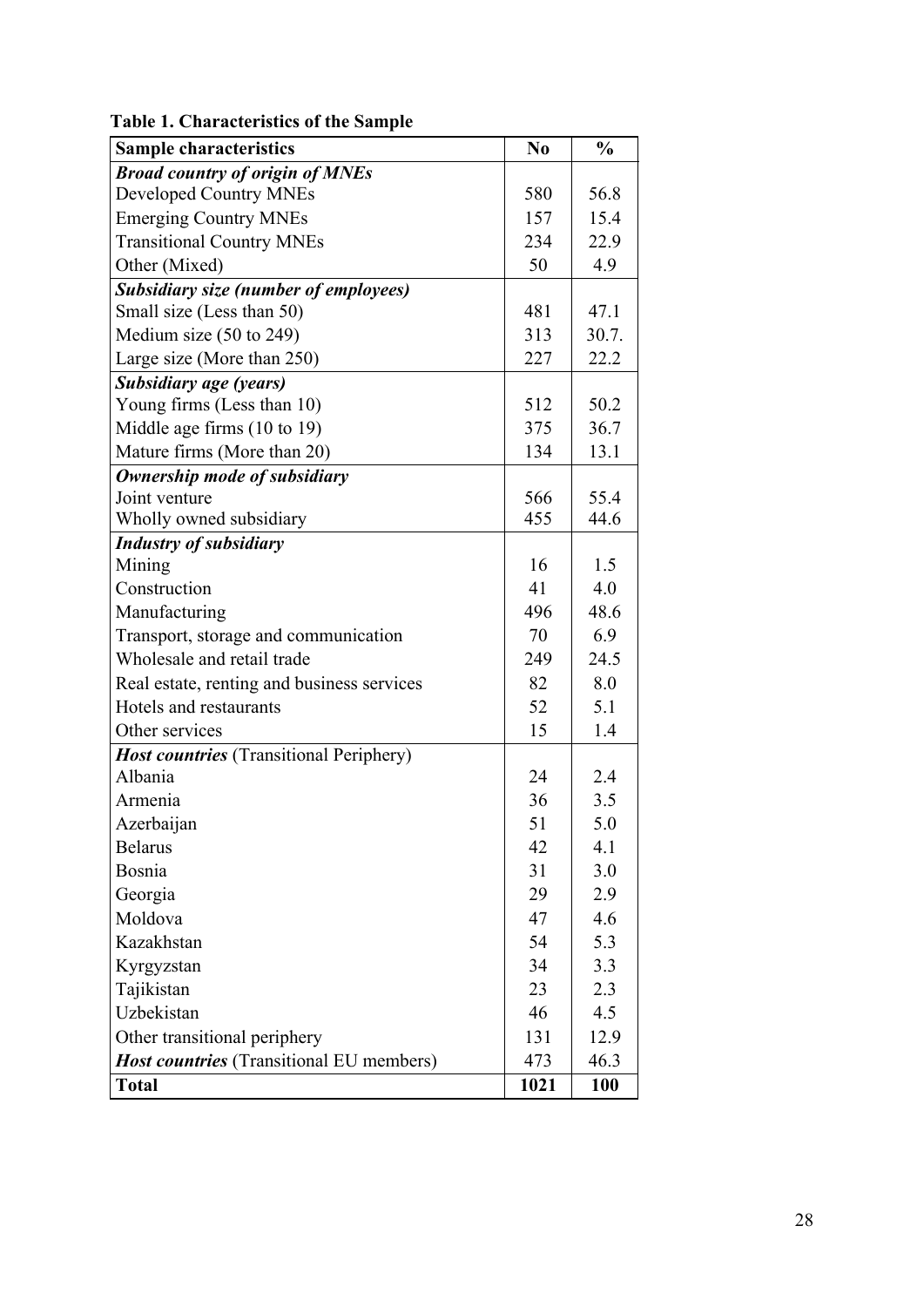| Variable name   | <b>Definition</b>               | Mean | S.D. |          | $\overline{2}$ | 3        |          | 5       | $\mathbf{p}$ |          | 8       | 9       | 10       | 11      | 12       | 13       | 14      | 15   |
|-----------------|---------------------------------|------|------|----------|----------------|----------|----------|---------|--------------|----------|---------|---------|----------|---------|----------|----------|---------|------|
| <b>REINVEST</b> | Log of reinvestment             | 1.59 | 0.70 | 1.00     |                |          |          |         |              |          |         |         |          |         |          |          |         |      |
| 2. IMPARTIAL    | Impartial court system          | 0.32 | 0.46 | 0.18     | 1.00           |          |          |         |              |          |         |         |          |         |          |          |         |      |
| 3. UNCORRUPT    | Uncorrupt court system          | 0.31 | 0.46 | $0.22*$  | $0.59*$        | 00.1     |          |         |              |          |         |         |          |         |          |          |         |      |
| 4. ENFORCE      | Enforcing court decisions       | 0.41 | 0.49 | 0.15     | $0.45*$        | $0.44*$  | 1.00     |         |              |          |         |         |          |         |          |          |         |      |
| . PERVASIVE     | Pervasiveness of corruption     | 2.42 | 1.46 | $-0.15$  | $-0.19$        | $-0.22*$ | $-0.08$  | 1.00    |              |          |         |         |          |         |          |          |         |      |
| 6. ARBITR       | Arbitrariness of corruption     | 0.73 | 0.44 | $-0.17*$ | $-0.23*$       | $-0.26*$ | $-0.21*$ | 0.13    | 1.00         |          |         |         |          |         |          |          |         |      |
| . TRANSPERI     | Transitional periphery location | 1.74 | 0.71 | $-0.28*$ | $-0.16$        | $-0.17*$ | $-0.07$  | 0.16    | 0.11         | 1.00     |         |         |          |         |          |          |         |      |
| 8. SIZE         | Log of subsidiary employees no  | 1.00 | 0.31 | $0.60*$  | 0.11           | 0.10     | 0.09     | $-0.08$ | $-0.07$      | 0.02     | 1.00    |         |          |         |          |          |         |      |
| 9. AGE          | Log of subsidiary age           | 0.47 | 0.49 | $0.38*$  | 0.03           | 0.12     | 0.03     | $-0.11$ | $-0.07$      | $-0.10$  | $0.32*$ | 1.00    |          |         |          |          |         |      |
| 10. DCMNE       | DCMNE parent                    | 0.55 | 0.49 | 0.16     | 0.08           | 0.09     | 0.05     | $-0.08$ | $-0.01$      | $-0.28*$ | 0.06    | $-0.02$ | 1.00     |         |          |          |         |      |
| <b>11. EMNE</b> | <b>ECMNE</b> parent             | 0.14 | 0.35 | $-0.18*$ | $-0.05$        | $-0.05$  | 0.00     | 0.08    | 0.05         | $0.28*$  | $-0.04$ | $-0.06$ | $-0.46*$ | 1.00    |          |          |         |      |
| 12. MANUFAC'    | Manufacturing                   | 0.46 | 0.49 | $0.29*$  | 0.06           | 0.03     | 0.05     | $-0.02$ | $-0.01$      | 0.03     | 0.31    | 0.15    | 0.02     | 0.03    | 1.00     |          |         |      |
| 13. TRADE       | Wholesale and retail.           | 0.25 | 0.43 | $-0.31*$ | $-0.06$        | $-0.03$  | $-0.06$  | 0.06    | 0.03         | 0.00     | $-0.08$ | $-0.15$ | $-0.02$  | $-0.03$ | $-0.54*$ | 1.00     |         |      |
| 14. CONSTR      | Construction                    | 0.12 | 0.32 | $-0.09$  | $-0.01$        | $-0.02$  | 0.00     | 0.01    | $-0.00$      | 0.03     | 0.08    | $-0.05$ | $-0.03$  | 0.02    | $-0.34*$ | $-0.21*$ | 1.00    |      |
| 15. HOSPTY      | Hospitality                     | 0.05 | 0.22 | 0.06     | 0.04           | 0.04     | 0.07     | $-0.06$ | $-0.06$      | $-0.02$  | $-0.01$ | 0.08    | 0.00     | 0.00    | $-0.21*$ | $-0.13$  | $-0.08$ | 1.00 |

# **Table 2. Descriptive Statistics and Correlations among Variables**

*Notes:*

S.D. = Standard deviation

**\***p<0.01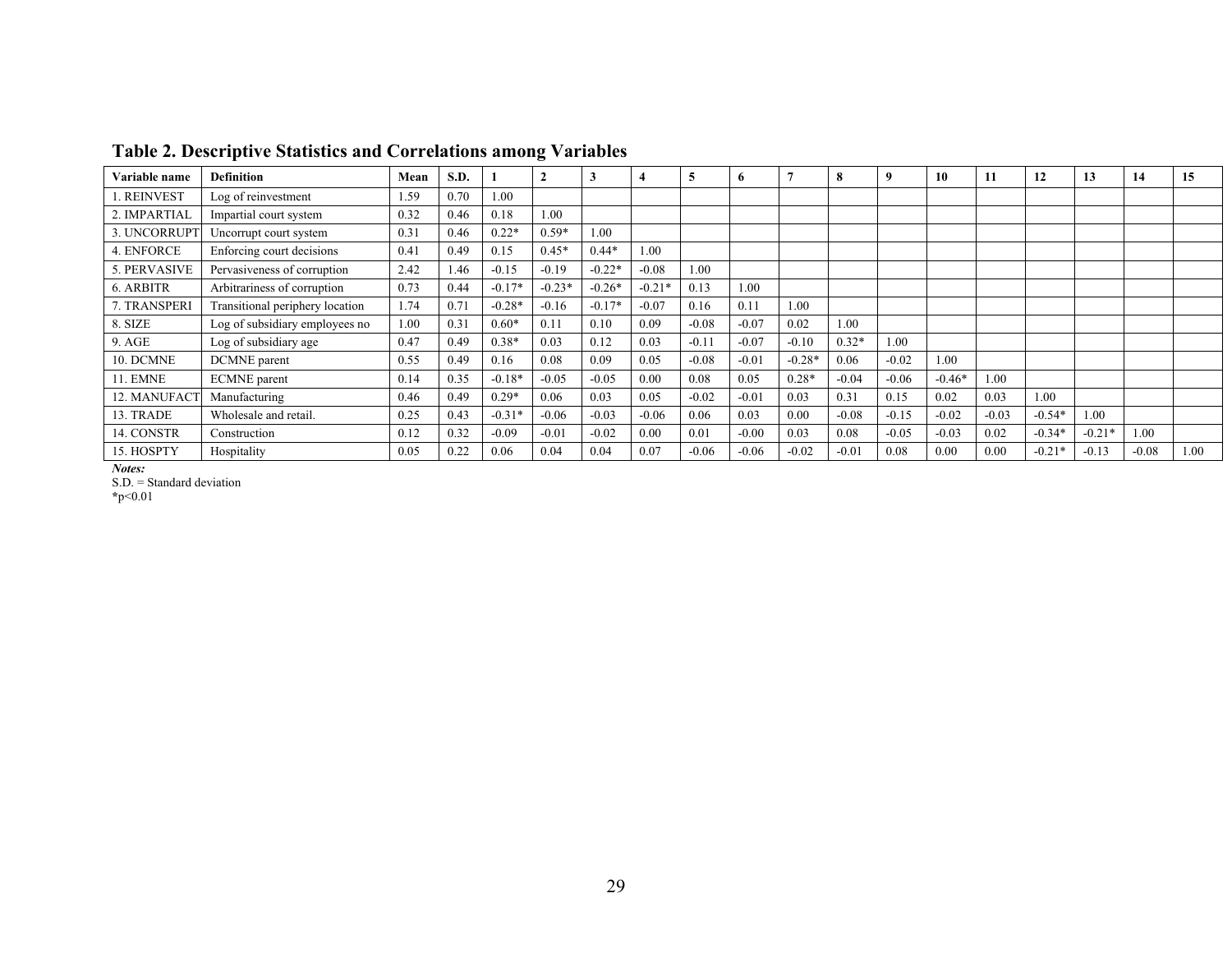|                                          |                                 | Model 1          | Model 2          | Model 3          | Model 4          | Model 5          |
|------------------------------------------|---------------------------------|------------------|------------------|------------------|------------------|------------------|
| Variable name                            | <b>Definition</b>               | β                | β                | $\beta$          | $\beta$          | $\beta$          |
| Host country level independent variables |                                 |                  |                  |                  |                  |                  |
| <b>IMPARTIAL</b>                         | Impartial court system          |                  | $-0.03(0.10)$    |                  |                  | $-0.06(0.08)$    |
| <b>UNCORRUPT</b>                         | Uncorrupt court system          |                  | $0.25**$ (0.10)  |                  |                  | $0.13**$ (0.08)  |
| <b>ENFORCE</b>                           | Enforcing court decisions       |                  | 0.10(0.07)       |                  |                  | 0.02(0.05)       |
| <b>PERVASIVE</b>                         | Pervasiveness of corruption     |                  | $-0.04(0.02)$    |                  |                  | $-0.08**$ (0.04) |
| <b>ARBITR</b>                            | Arbitrariness of corruption     |                  | $-0.13**$ (0.08) |                  |                  | $-0.24**$ (0.12) |
| Subsidiary-level independent variables   |                                 |                  |                  |                  |                  |                  |
| <b>SIZE</b>                              | Log of subsidiary employees no  |                  |                  | $0.22***(0.01)$  |                  | $0.60***(0.04)$  |
| <b>AGE</b>                               | Log of subsidiary age           |                  |                  | $0.29***(0.07)$  |                  | $0.21**$ (0.09)  |
| <b>Locational Interaction</b>            |                                 |                  |                  |                  |                  |                  |
| PERVASIVE X TRANSPERI                    | Pervasiveness X Transitional P  |                  |                  |                  | $-0.09**$ (0.03) | $-0.06**$ (0.03) |
| <b>ARBITR X TRANSPERI</b>                | Arbitrariness X Transitional P  |                  |                  |                  | $-0.08**$ (0.02) | $-0.05*(0.03)$   |
| <b>Location (country cluster)</b>        |                                 |                  |                  |                  |                  |                  |
| <b>TRANSPERI</b>                         | Transitional periphery location | $-0.33***(0.06)$ |                  |                  | $-0.56***(0.12)$ | $-0.51***(0.11)$ |
| <b>Parent-level controls</b>             |                                 |                  |                  |                  |                  |                  |
| <b>DCMNE</b>                             | <b>DCMNE</b> parent             | $0.02$ $(0.07)$  | 0.11(0.07)       | $0.17**$ (0.05)  | 0.09(0.07)       | 0.03(0.06)       |
| <b>EMNE</b>                              | <b>ECMNE</b> parent             | $-0.26**$ (0.10) | $-0.17(0.11)$    | $-0.20**$ (0.08) | $-0.12(0.11)$    | $-0.14*(0.08)$   |
| <b>Industry-level controls</b>           |                                 |                  |                  |                  |                  |                  |
| <b>MANUFACT</b>                          | Manufacturing                   | $0.16*(0.10)$    | $0.27**$ (0.13)  | $-0.05(0.08)$    | $0.14*(0.12)$    | $-0.08(0.10)$    |
| <b>TRADE</b>                             | Wholesale and retail            | $-0.42***(0.11)$ | $-0.29**$ (0.14) | $-0.33**$ (0.08) | $-0.38**$ (0.13) | $-0.32**$ (0.11) |
| <b>CONSTR</b>                            | Construction                    | $-0.19(0.12)$    | $-0.12(0.14)$    | $-0.23**$ (0.09) | $-0.19(0.14)$    | $-0.21*(0.11)$   |
| <b>HOSPTY</b>                            | Hospitality                     | 0.18(0.15)       | 0.17(0.17)       | $-0.09(0.12)$    | 0.09(0.17)       | $-0.08(0.14)$    |
| Intercept                                |                                 | $1.80***(0.11)$  | $1.56***(0.16)$  | $0.51***(0.12)$  | $1.95***(0.13)$  | $0.82**$ (0.20)  |
| F statistic                              |                                 | $19.27***$       | 9.31***          | $57.76***$       | $13.30***$       | $26.93***$       |
| Adjusted R-square                        |                                 | 0.21             | 0.20             | 0.47             | 0.22             | 0.55             |

# **Table 3. Linear Regression Results (Dependent Variable: REINVEST)**

*Notes:* **\***p<0.10; **\*\***p<0.05; **\*\*\***p<0.01; Standard errors in brackets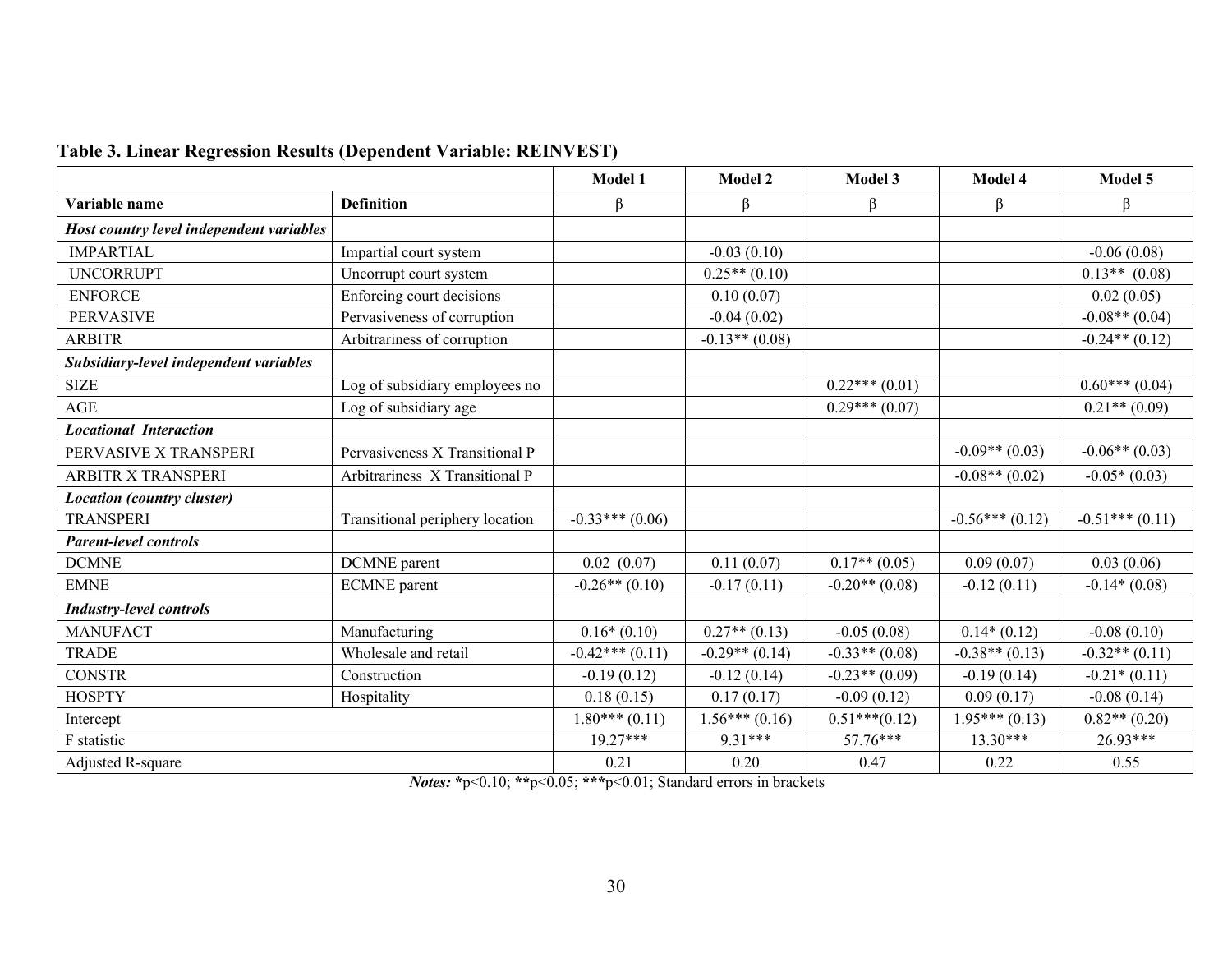# **Table 4: Results of Subgroup Regression Analysis for Size and Age of Operations (Dependent Variable: REINVEST)**

|                                                      |                                | <b>Model 1</b>        | <b>Country Cluster</b>                       |                                                                                   |  |  |  |
|------------------------------------------------------|--------------------------------|-----------------------|----------------------------------------------|-----------------------------------------------------------------------------------|--|--|--|
| <b>Variables</b>                                     | <b>Definition</b>              | Full<br><b>Sample</b> | Model 2a<br><b>Transitional</b><br>Periphery | <b>Model 2b</b><br><b>Post Soviet</b><br><b>Transitional EU</b><br><b>Members</b> |  |  |  |
| <b>Independent</b><br>variables: Subsidiary<br>level |                                | Model 1               | Model 2                                      | <b>Model 3</b>                                                                    |  |  |  |
| <b>SIZE</b>                                          | Log of subsidiary employees no | $0.227***$            | $0.680***$                                   | $0.605***$                                                                        |  |  |  |
| <b>AGE</b>                                           | Log of subsidiary age          | $0.298***$            | 0.111                                        | $0.385***$                                                                        |  |  |  |
| <b>Parent-level controls</b>                         |                                |                       |                                              |                                                                                   |  |  |  |
| <b>DCMNE</b>                                         | <b>DCMNE</b> parent            | $0.174**$             | $0.171**$                                    | 0.020                                                                             |  |  |  |
| <b>EMNE</b>                                          | <b>ECMNE</b> parent            | $-0.208**$            | $-0.116**$                                   | 0.133                                                                             |  |  |  |
| <b>Industry-level</b><br>controls                    |                                |                       |                                              |                                                                                   |  |  |  |
| <b>MANUFACT</b>                                      | Manufacturing                  | $-0.050$              | $-0.142$                                     | $-0.029$                                                                          |  |  |  |
| <b>TRADE</b>                                         | Wholesale and retail           | $-0.333**$            | $-0.296**$                                   | $-0.303**$                                                                        |  |  |  |
| <b>CONSTR</b>                                        | Construction                   | $-0.232**$            | $-0.231$                                     | $-0.199*$                                                                         |  |  |  |
| <b>HOSPTY</b>                                        | Hospitality                    | $-0.091$              | $-0.124$                                     | $-0.030$                                                                          |  |  |  |
|                                                      | Intercept                      | $0.513***$            | 0.262                                        | $0.319**$                                                                         |  |  |  |
| $F$ value                                            |                                | 57.76***              | $24.69***$                                   | 38.49***                                                                          |  |  |  |
| Adjusted $R^2$                                       |                                | 0.472                 | 0.490                                        | 0.556                                                                             |  |  |  |
| $F_{ChowT}$ value <sup>†</sup>                       |                                |                       | 5.436***                                     |                                                                                   |  |  |  |

**Notes:**

**\****p* < 0.1; **\*\****p* < 0.05; **\*\*\****p* < 0.01

<sup>†</sup>*F* value for Chow test can be defined as  $F_{ChowT} = \left[ (RSSE_p - \sum_{i=1}^{8} RSSE_i)/(g-1)k \right] / \sum_{i=1}^{8} RSSE_i/(n-1)$  $\overline{\phantom{a}}$  $\overline{\phantom{a}}$  $=\left[ (RSSE_p - \sum_{i=1}^{g} RSSE_i)/(g-1)k \right] / \sum_{i=1}^{g}$  $\sum_{i=1}^{I \cup SL}$ *g*  $F_{ChowT} = \left[ (RSSE_p - \sum_{i=1}^{n} RSSE_i)/(g-1)k \right] / \sum_{i=1}^{n} RSSE_i/(n-gk)$  $(RSSE_p - \sum RSSE_i)/(g-1)k \left/ \sum RSSE_i/(n-gk)$ , where RSSE

stands for the residual sum of squared errors, *n* is the full sample *p* size, *k* is the number of estimated coefficients, and *g* is the number of subgroups.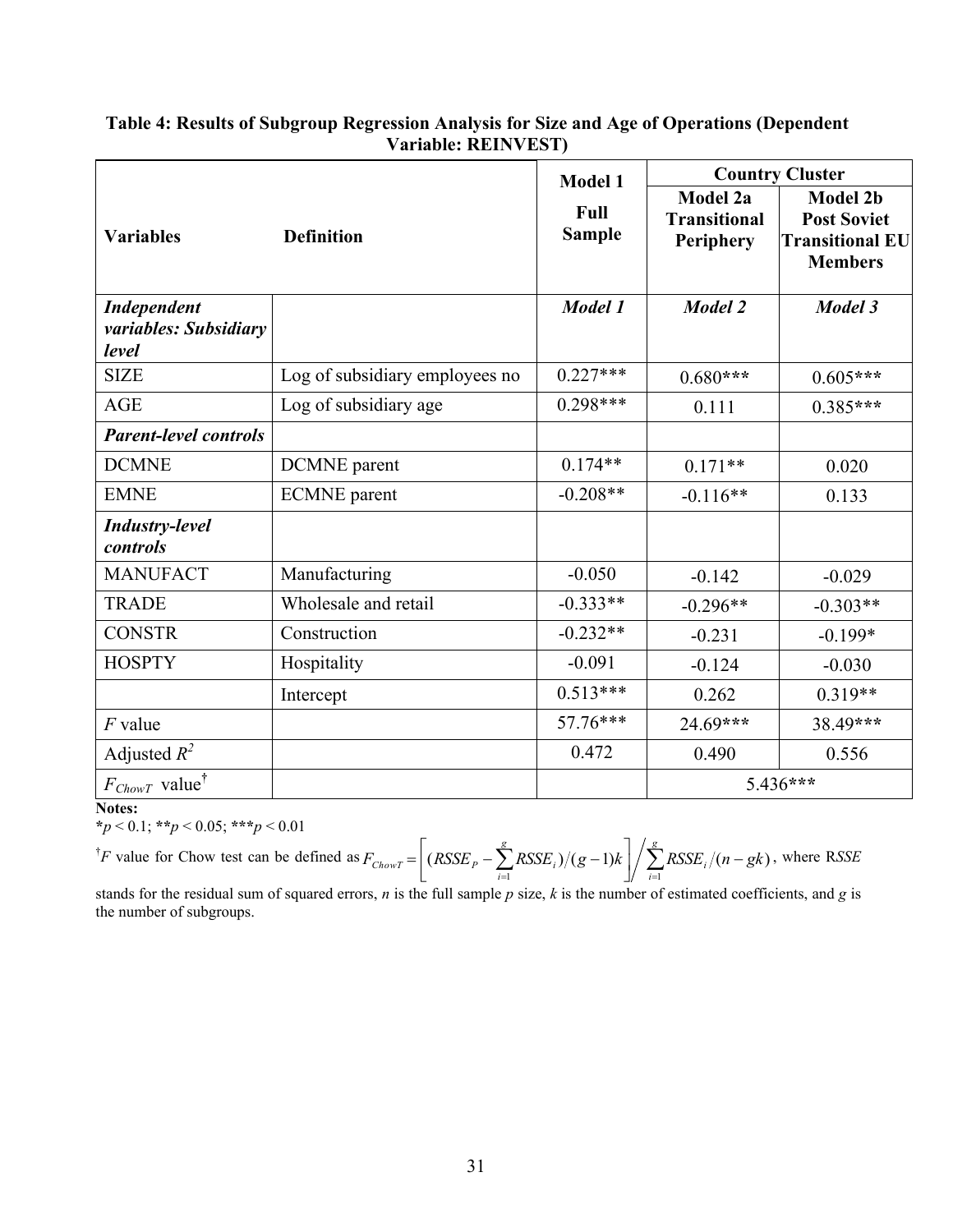**Fig. 1:** A Summary and direction of hypotheses



# **Control Variables**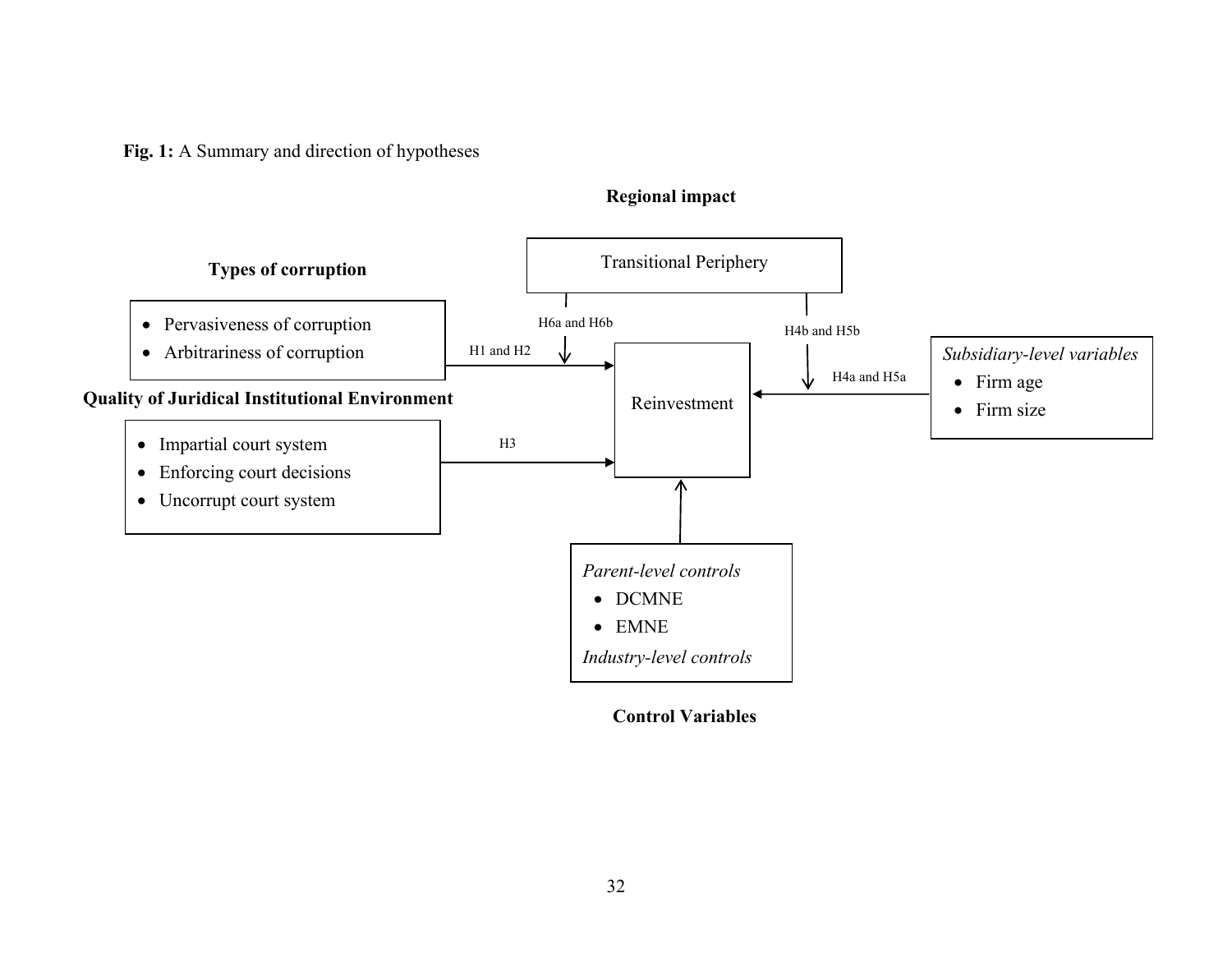## **REFERENCES**

- Acemoglu, D., Johnson, S., & Robinson, J. A. (2012). The Colonial Origins of Comparative Development: An Empirical Investigation: Reply. *American Economic Review, 102*, 3077-3110.
- Acs, Z., Morck, R., Shaver, J., & Yeung, B. (1997). The Internationalization of Small and Medium-Sized Enterprises: A Policy Perspective. *Small Business Economics, 9*, 7-20.
- Aidt, T. S. (2009). Corruption, institutions, and economic development. *Oxford Review of Economic Policy, 25*, 271-291.
- Aldrich, H. E., & Auster, E. (1986). Even dwarfs started small: liabilities of age and size and their strategic implications. In B. M. Staw & L. L. Cummings (Eds.), *Research in Organizational Behavior* (Vol. 8). Greenwich, CT: JAI Press.
- Alqhuist, J. S., & Prakash, A. (2010). FDI and the costs of contract enforcement in developing countries. *Policy Sciences, 43*, 181-200.
- Auty, R. M. (2006). Patterns of Rent-Extraction and Deployment in Developing Countries: Implications for Governance, Economic Policy and Performance. In G. Mavrotas & A. Shorrocks (Eds.), *Advancing Development: Core Themes in Global Economics*. London: Palgrave.
- Aysan, A. F., Nabli, M. K., & Veganzones-Varoudakis, M. A. (2007). Governance institutions and private investment: An application to the Middle East and North Africa. *Developing Economies, 45*, 339-377.
- Ayyagari, M., Demirgüç-Kunt, A., & Maksimovic, V. (2014). Bribe payments and innovation in developing countries: Are innovating firms disproportionately affected? *Journal of Financial and Quantitative Analysis, 49*, 51-75.
- Baughn, C., Bodie, N. L., Buchanan, M. A., & Bixby, M. B. (2010). Bribery in International Business Transactions. *Journal of Business Ethics, 92*, 15-32.
- Baum, J.A.C., & Shipilov, V. (2006). Ecological approaches to organizations. In S. R. Clegg, C. Hardy, T. Lawrence & W. Nord (Eds.), *Handbook of Organization Studies* (pp. 55-110). Thousand Oaks, CA: Sage.
- Beck, T., Demirguc-Kunt, A., & Maksimovic, V. (2005). Financial and legal constraints to growth: Does, firm size matter? *Journal of Finance, 60*, 137-177.
- Bercovitz, J., & Mitchell, W. (2007). When is more better? The impact of business scale and scope on long-term business survival, while controlling for profitability. *Strategic Management Journal, 28*, 61-79.
- Blackburn, K., & Forgues-Puccio, G. F. (2009). Why is corruption less harmful in some countries than in others? *Journal of Economic Behavior and Organization, 72*, 797-810.
- Bliss, C., & Tella, R. D. (1997). Does Competition Kill Corruption? *Journal of Political Economy, 105*, 1001-1023.
- Blomström, M., & Kokko, A. (1998). Multinational Corporations and Spillovers. *Journal of Economic Surveys, 12*, 247-277.
- Bradley, S. W., Aldrich, H., Shepherd, D. A., & Wiklund, J. (2011). Resources, environmental change, and survival: asymmetric paths of young independent and subsidiary organizations. *Strategic Management Journal, 32*, 486-509.
- Chandler, D. (2006). State-building in Bosnia: The limits of 'informal trusteeship'. *International Journal of Peace Studies, 11*, 17-38.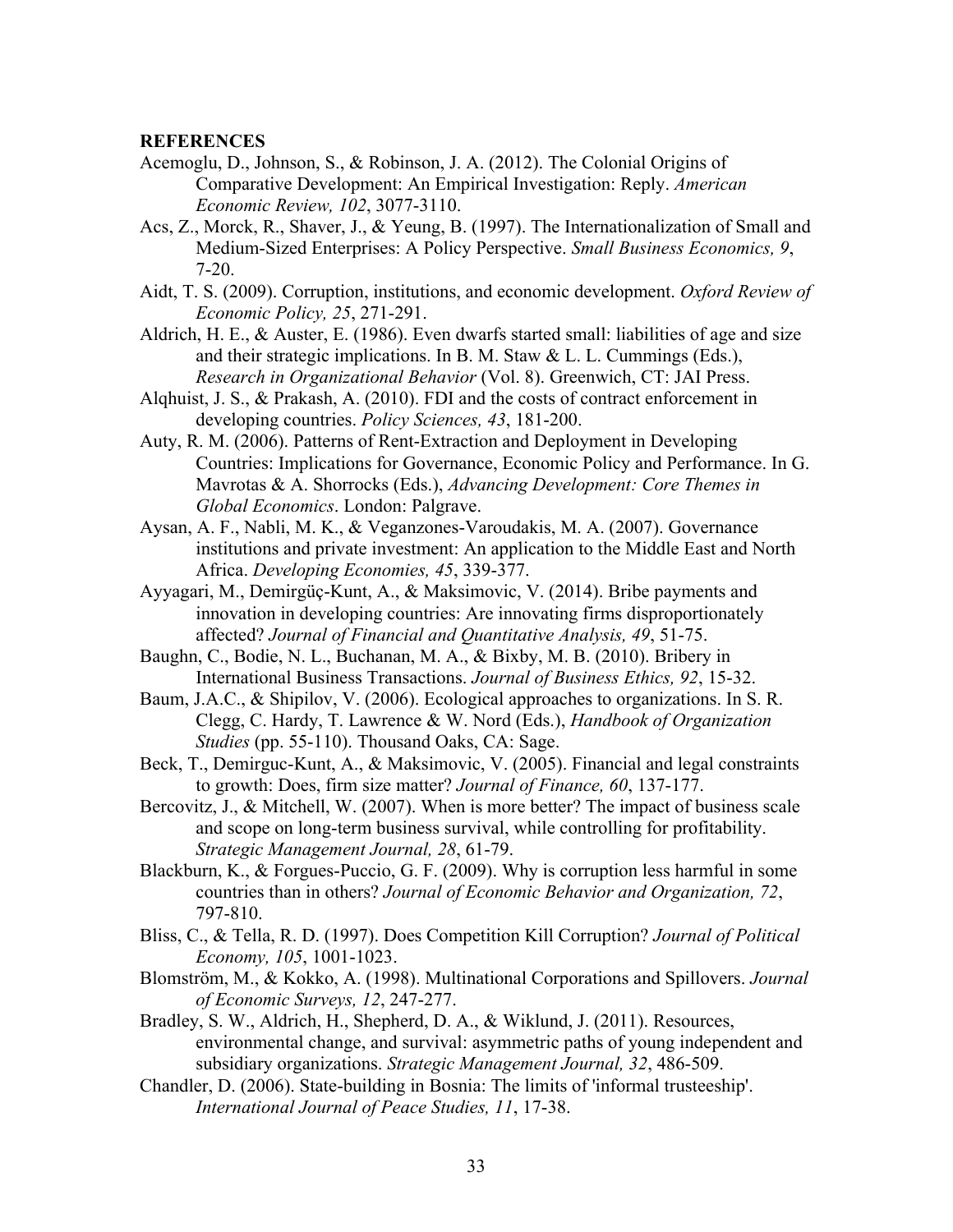- Chung, C. C., & Beamish, P. W. (2005). Investment mode strategy and expatriate strategy during times of economic crisis. *Journal of International Management, 11*, 331-355.
- Collins, K. (2009). Economic and Security Regionalism among Patrimonial Authoritarian Regimes: The Case of Central Asia. *Europe-Asia Studies, 61*, 249-281.
- Cuervo-Cazurra, A. (2006). Who Cares about Corruption? *Journal of International Business Studies, 37*, 807-822.
- Cuervo-Cazurra, A. (2008). Better the devil you don't know: Types of corruption and FDI in transition economies. *Journal of International Management*
- *International business and institutional development in Central and Eastern Europe, 14*, 12-27.
- Cull, R., & Xu, L. C. (2005). Institutions, ownership, and finance: the determinants of profit reinvestment among Chinese firms. *Journal of Financial Economics, 77*, 117-146.
- Demirbag, M., McGuinness, M., & Altay, H. (2010). Perceptions of Institutional Environment and Entry Mode: FDI from an Emerging Country. *Management International Review*, 50(2), 207-240.
- Demirbag, M., Tatoglu, E., & Apaydin, M. (2011) Survival of Japanese subsidiaries in the Middle Eat and Africa, *Journal of World Business*, 46(4):411-425.
- Diaby, A., & Sylwester, K. (2014). Bureaucratic competition and public corruption: Evidence from transition countries. *European Journal of Political Economy, 35*, 75-87.
- DiMaggio, P. J., & Powell, W. W. (1983). The iron cage revisited: institutional isomorphism and collective rationality in organizational fields. *American Sociological Review, 48*, 147-160.
- Djankov, S., La Porta, R., Lopez-De-Silanes, F., & Shleifer, A. (2003). Courts. *Quarterly Journal of Economics, 118*, 453-518.
- Doh, J. P., Rodriguez, P., Uhlenbruck, K., Collins, J., & Eden, L. (2003). Coping with corruption in foreign markets. *Academy of Management Executive, 17*, 114-127.
- Dore, R. (2000). *Stock Market Capitalism: Welfare Capitalism*. Cambridge: Cambridge University Press.
- Durnev, A., Errunza, V., & Molchanov, A. (2010). Property rights protection, corporate transparency, and growth. *Journal of International Business Studies*.
- Eden, L., Levitas, E., & Martinez, R. J. (1997). The Production, Transfer and Spillover of Technology: Comparing Large and Small Multinationals as Technology Producers. *Small Business Economics, 9*, 53-66.
- Frye, T., & Shleifer, A. (1997). The Invisible Hand and the Grabbing Hand. *The American Economic Review, 87, 354-358 CR - Copyright © 1997* American Economic Association.
- Geroski, P. A., Mata, J., & Portugal, P. (2010). Founding conditions and the survival of new firms. *Strategic Management Journal, 31*, 510-529.
- Ghosal, V., & Loungani, P. (2000). The Differential Impact of Uncertainty on Investment in Small and Large Businesses. *Review of Economics and Statistics, 82*, 338-343.
- Gomes, E., Sahadev, S., Glaister, A. J., & Demirbag, M. (2014). A comparison of international HRM practices by Indian and European MNEs: evidence from Africa. *The International Journal of Human Resource Management*, 1-25.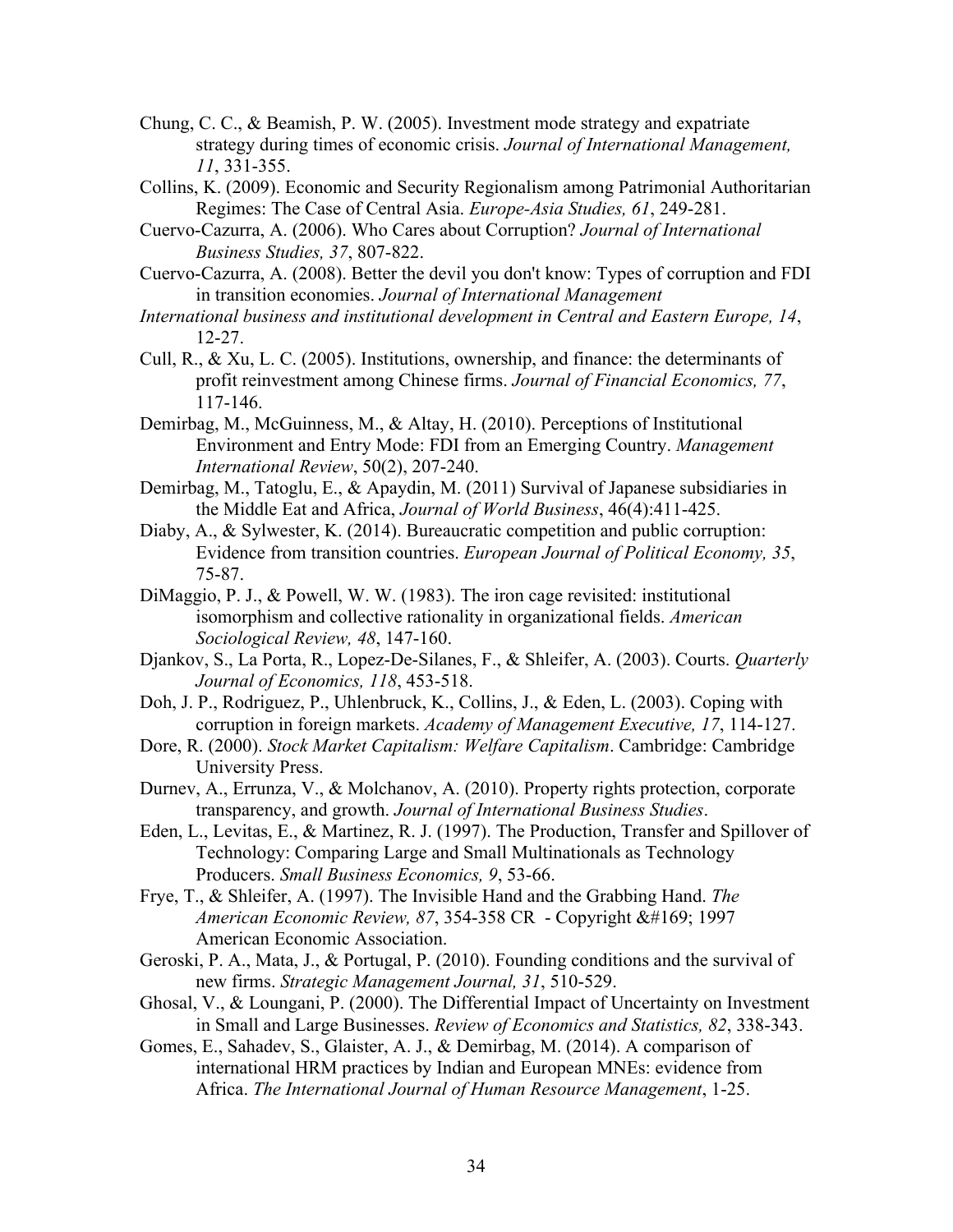- Gullette, D. (2010). *The Genealogical Construction of the Kyrgyz Republic: Kinship, State and Tribalism* Global Oriental Ltd.
- Haggard, S., MacIntyre, A., & Tiede, L. (2008). The rule of law and economic development. *Annual Review of Political Science, 11*, 205-234.
- Hall, P. A., & Soskice, D. (2001). Varieties of Capitalism: The Institutional Foundations of Comparative Advantage. In: OUP.
- Hallward-Driemeier, M. (2009). Who survives ? the impact of corruption, competition and property rights across firms. In *Policy Research Working Paper no. 5084*. Washington, D.C.: World Bank.
- Henderson, A. D. (1999). Firm Strategy and Age Dependence: A Contingent View of the Liabilities of Newness, Adolescence, and Obsolescence. *Administrative Science Quarterly, 44*, 281-314.
- Henisz, W. J. (2000). The institutional environment for multinational investment. *Journal of Law, Economics and Organization, 16*, 334-364.
- Herbst, J. (2000). *States and Power in Africa: Comparative Lessons in Authority and Control* Princeton University Press.
- Hines, J. R. (1995). Forbidden payment: foreign bribery and American business after 1977. In. Cambridge, Mass.: National Bureau of Economic Research.
- Holmberg, S., Rothstein, B., & Nasiritousi, N. (2009). Quality of Government: What You Get. *Annual Review of Political Science, 12*, 135-161.
- Hoskisson, R. E., Eden, L., Lau, C. M., & Wright, M. (2000). Strategy in *emerging* economies. *Academy of Management Journal, 43*, 249-258.
- Huntington, S. P. (1968). *Political order in Changing Societies*. New Haven , CT: Yale University Press.
- Johnson, S., McMillan, J., & Woodruff, C. (2002). Property Rights and Finance. *The American Economic Review, 92*, 1335-1356.
- Kaufmann, D., Kraay, A., & Mastruzzi, M. (2007). Governance Matters VI: Governance Indicators for 1996-2006. *World Bank Policy Research Working Paper No. 4280*.
- Kaufmann, D., & Wei, S.-J. (2000). Does 'grease money' speed up the wheels of commerce? In *International Monetary Fund Policy Working Paper, WP/00/64*.
- La Porta, R., Lopez, F., & Shleifer, A. (2008). The economic consequences of legal origins. *Journal of EconomicLiterature, 4*, 285-332.
- La Porta, R., Lopez, F., Shleifer, A., & Vishny, R. W. (1999). The quality of government. *Journal of Law, Economics and Organization, 15*, 222-279.
- La Porta, R., Lopez, F., Shleifer, A., & Vishny, R. W. (2002). Investor protection and corporate valuation. *Journal of Finance, 3*, 1147-1170.
- Lane, C., & Wood, G. T. (2012). Capitalist Diversity and Diversity within Capitalism. In. London: Routledge.
- Lee, S.-H., & Oh, K. (2007). Corruption in Asia: Pervasiveness and arbitrariness. *Asia Pacific Journal of Management, 24*, 97-114.
- Leff, N. (1964). Economic development through bureaucratic corruption. *American Behavioral Scientist, 8*, 8-14.
- Li, J. (1995). Foreign entry and survival: Effects of strategic choices on performance in international markets. *Strategic Management Journal, 16*, 333-351.
- Lskavyan, V., & Spatareanu, M. (2008). Host country's governance and the size of foreign investors. *Economics Letters, 100*, 258-261.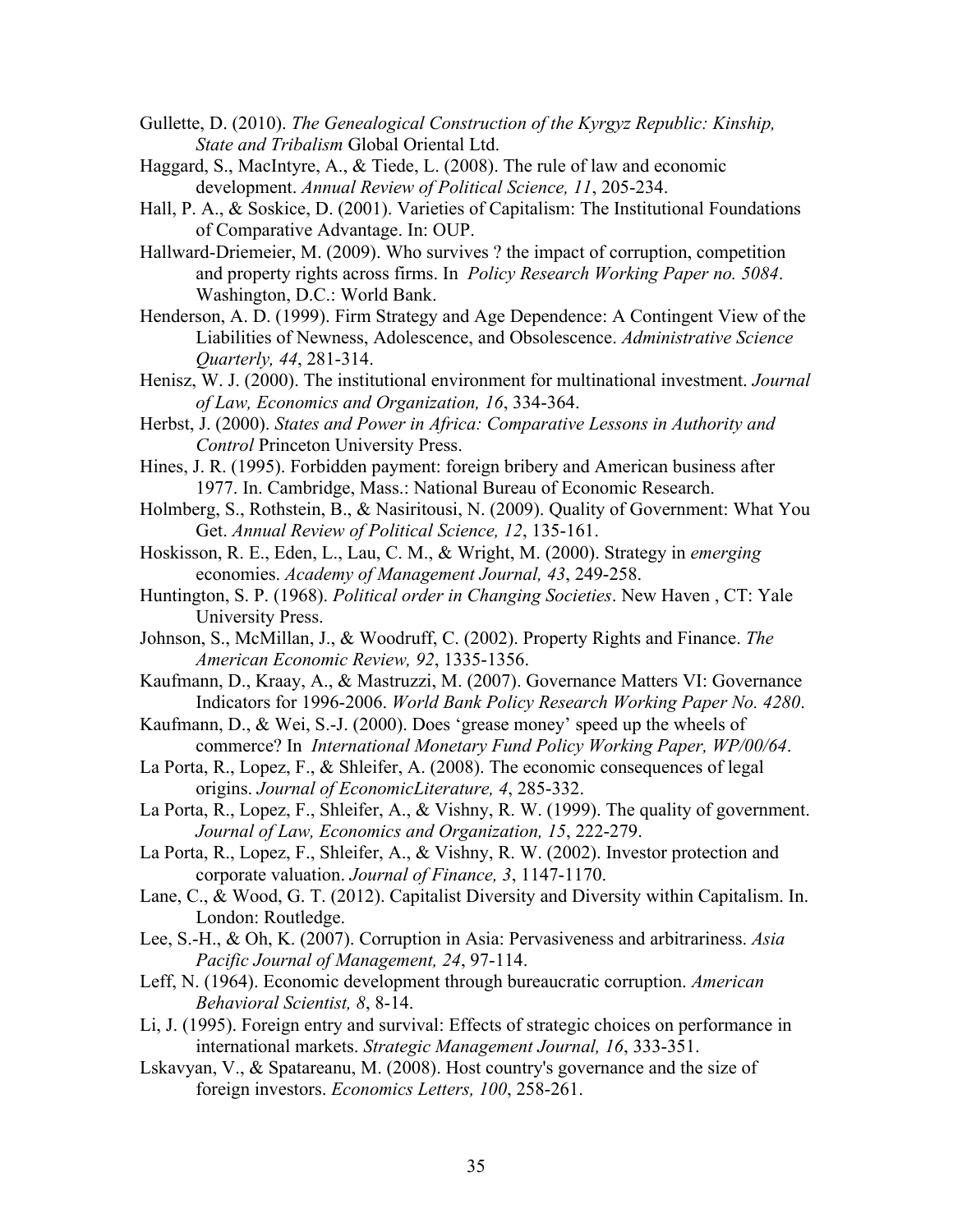- Lu, J. W., & Xu, D. (2006). Growth and Survival of International Joint Ventures: An External-Internal Legitimacy Perspective. *Journal of Management, 32*, 426-448.
- Mata, J., & Portugal, P. (2002). The survival of new domestic and foreign-owned firms. *Strategic Management Journal, 23*, 323-343.
- Mauro, P. (1995). Corruption and Growth. *Quarterly Journal of Economics, 110*, 681- 712.
- Mellahi, K., Demirbag, M. & Wood, G. (2012). Regulatory context and corruption: Rethinking the effects of government intervention*. International Studies of Management and Organization*, 42(3), 13-34.
- Meon, P. G., & Sekkat, K. (2005). Does corruption grease or sand the wheels of growth? *Public Choice, 122*, 69-97.
- Meschi, P. X. (2009). Government corruption and foreign stakes in international joint ventures in emerging economies. *Asia Pacific Journal of Management, 26*, 241- 261.
- Meyer, K. E. (2001). Institutions, transaction costs and entry mode choice in Eastern Europe. *Journal of International Business Studies, 32*, 357-367.
- Meyer, K. E., & Sinani, E. (2009). When and where does foreign direct investment generate positive spillovers? A meta-analysis. *Journal of International Busines Studies, 40*, 1075–1094.
- Mitchell, W. (1994). The Dynamics of Evolving Markets: The Effects of Business Sales and Age on Dissolutions and Divestitures. *Administrative Science Quarterly, 39*, 575-602.
- Mudambi, R. (1998). The Role of Duration in Multinational Investment Strategies. *Journal of International Business Studies, 29*, 239-261.
- North, D. C. (1981). *Structure and Change in Economic History*. New York, N.Y.: W.W. Norton & Co.
- North, D. C. (1990). A Transaction Cost Theory of Politics. *Journal of Theoretical Politics, 2*, 355-367.
- Nur-Tegin, K., & Sahin, T. (2013). Bribing behaviour by firm attributes: An empirical analysis. *International Journal of Public Policy, 9*, 231-244.
- Ozawa, T. (2009). The role of multinationals in sparking industrialization: From "infant industry protection" to "FDI-led industrial take-off". *Columbia FDI Perspectives, 39*
- Peel, M. (2010). Prosecutors to push on with £30m BAE deal. In *Financial Times*. London.
- Peel, M., & Kirchgaessner, S. (2010). BAE to pay \$450m in corruption probe deal. In *Financial Times*. London.
- Rodriguez, P., Uhlenbruck, K., & Eden, L. (2005). Government corruption and the entry strategies of multinationals. *Academy of Management Review, 30*, 383–396.
- Roy, J. P., & Oliver, C. (2009). International joint venture partner selection: The role of the host-country legal environment. *Journal of International Business Studies, 40*, 779-801.
- Sahadev, S., & Demirbag, M. (2011). Exploring variations in employment practices in the emerging economies of Europe: assessing the impact of foreign ownership and European integration. Human Resource Management Journal, 21(4), 395-414.